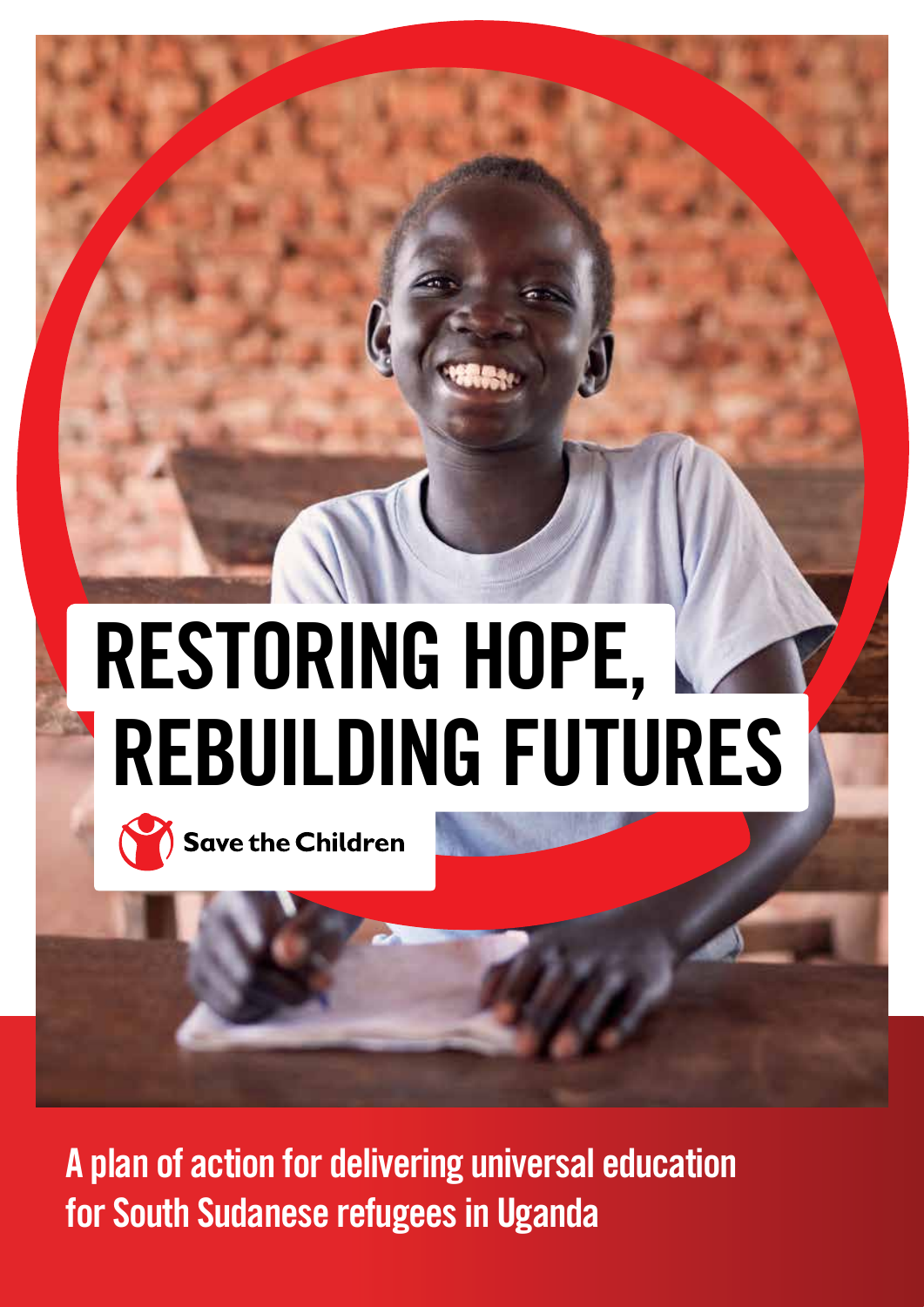

# EXECUTIVE SUMMARY

**This report challenges donor governments and international agencies to do better.** It sets out a plan of action which, if implemented, could deliver quality universal pre-primary, primary and secondary education for South Sudanese refugee children in Uganda at an average cost of \$132 million USD a year for three and a half years. This represents around \$152 USD per child annually**<sup>5</sup>** . The costs should be viewed as an investment in the future of over 1 million children – not just up to 900,000 refugees, but also the Ugandan children who will benefit from the expansion in services in the areas hosting refugees. These children need an education to rebuild their lives and – above all – to restore hope. In recognition of the importance of supporting the Government of Uganda and ensuring that the communities in which refugees are being settled need support too, around one-third of the proposed spending would be directed towards the strengthening of systems for host communities.

Among the priority areas of expenditure that the plan would fund are:

- The construction of 304 new pre-primary and primary school sites using semi-permanent classrooms constructed to a standard conducive to learning
- The construction of 110 new secondary schools
- The provision of reading material, text books and school supplies to all schools
- The recruitment and payment of over 4,00 trained caregivers who will provide children with pre-primary learning opportunities
- The employment of 5,307 primary and secondary school teachers
- The recruitment, training and accreditation of 750 primary school teachers from South Sudan

**Our proposal is rooted in realism.** The investments we propose are designed not to meet an implausibly high-standard, but to deliver tangible and meaningful opportunities. We propose the construction of semipermanent rather than high-cost permanent schools. Operating on a 'double-shift' basis, these schools could accommodate early learners, as well as primary and secondary school pupils. The plan also calls for more effective utilisation of South Sudanese refugee teachers. Many of these teachers are trained. They speak the home languages of refugee children, many of whom are struggling to make the transition to Uganda's English language curriculum. However, despite the important role they could play in bridging language gaps in the classroom qualified South Sudanese refugee teachers currently lack viable pathways to professional recognition in Uganda.

**There are opportunities to tap into new sources of finance.** The success of any strategy for education will hinge on early humanitarian action with a bridge to predictable, long-term finance designed to scale up quality service delivery. Indicative options that could help secure the funding necessary to deliver this plan include:

- \$60 million USD a year from the World Bank's new International Development Association (IDA) 'regional sub-window for refugees'
- \$20 million USD a year from the Global Partnership for Education (GPE)
- \$5 million USD a year from Education Cannot Wait: the fund for education in emergencies (ECW), with a focus on supporting pre-primary provision
- \$50 million USD a year from bilateral aid donors through programmes linking the refugee response to investments in resilience

**In the medium-term effective coordination of funding opportunities is critical – and the Education Commission could play a role.** Chaired by the UN's Special Envoy for Global Education, the Education Commission has proposed the creation of an International Finance Facility for Education. This would operate as a partnership between developing countries, international financial institutions like the World Bank, regional development banks and public and private donors to mobilise new financial resources for low- and middle-income countries, including those facing shocks associated with humanitarian crises. Such a mechanism would help to cut through the fragmented and often competing financing and delivery mechanisms that are supposed to support protracted humanitarian crises. Effective coordination and pooled resourcing would help to facilitate engagement from private sector donors, who could play a critical role in northern Uganda.

**South Sudan's refugee children in Uganda face an education emergency.** Uprooted by a brutal campaign of terror, over half-a-million**<sup>1</sup>** have fled across the border into northern Uganda – one of the poorest parts of one of the world's poorest countries. For almost a year, one South Sudanese child has crossed the border every minute**<sup>2</sup>** . Many have lost parents, brothers, sisters and friends. They have witnessed unspeakable acts of violence. These children need security and a chance to rebuild their lives. Education has a vital role to play. Yet the vast majority of South Sudanese refugee children are either out-of-school or crammed into overcrowded schools lacking the teachers and books needed to deliver effective learning. There is a real and present danger that an entire generation of refugee children will be deprived of the education they need to rebuild their lives.

**The Ugandan government has responded to the refugee crisis with extraordinary generosity.** In marked contrast to governments in the rich world, it has offered sanctuary, and provided refugees with land, seeds and tools so that they can rebuild their livelihoods. It has opened its already over-stretched schools, health facilities and other services to refugee populations. On any measure of commitment, Uganda has delivered on its side of the global ''compact' to support a more effective response to refugees which was agreed by the United Nations General Assembly last year.

**The same cannot be said of the international community.** Donor governments have funded just 17 per cent of the UN appeal for the South Sudan refugee response in Uganda this year**<sup>3</sup>** . The response to the education emergency has bordered on derisory. Only a small fraction of the grossly inadequate \$61.6m appeal for education**<sup>4</sup>** has been delivered. To make matters worse, the funding provided has been short-term, unpredictable, and focussed on individual projects. This has made it impossible for the Government of Uganda, UN agencies and national and international NGOs to plan for what has all the hallmarks of a protracted and systemic crisis requiring a long-term, predictable finance to underpin a credible programme. In effect, the international community has turned its back on some of the world's most vulnerable children, leaving Uganda, and host communities living in endemic poverty, to shoulder the responsibility alone.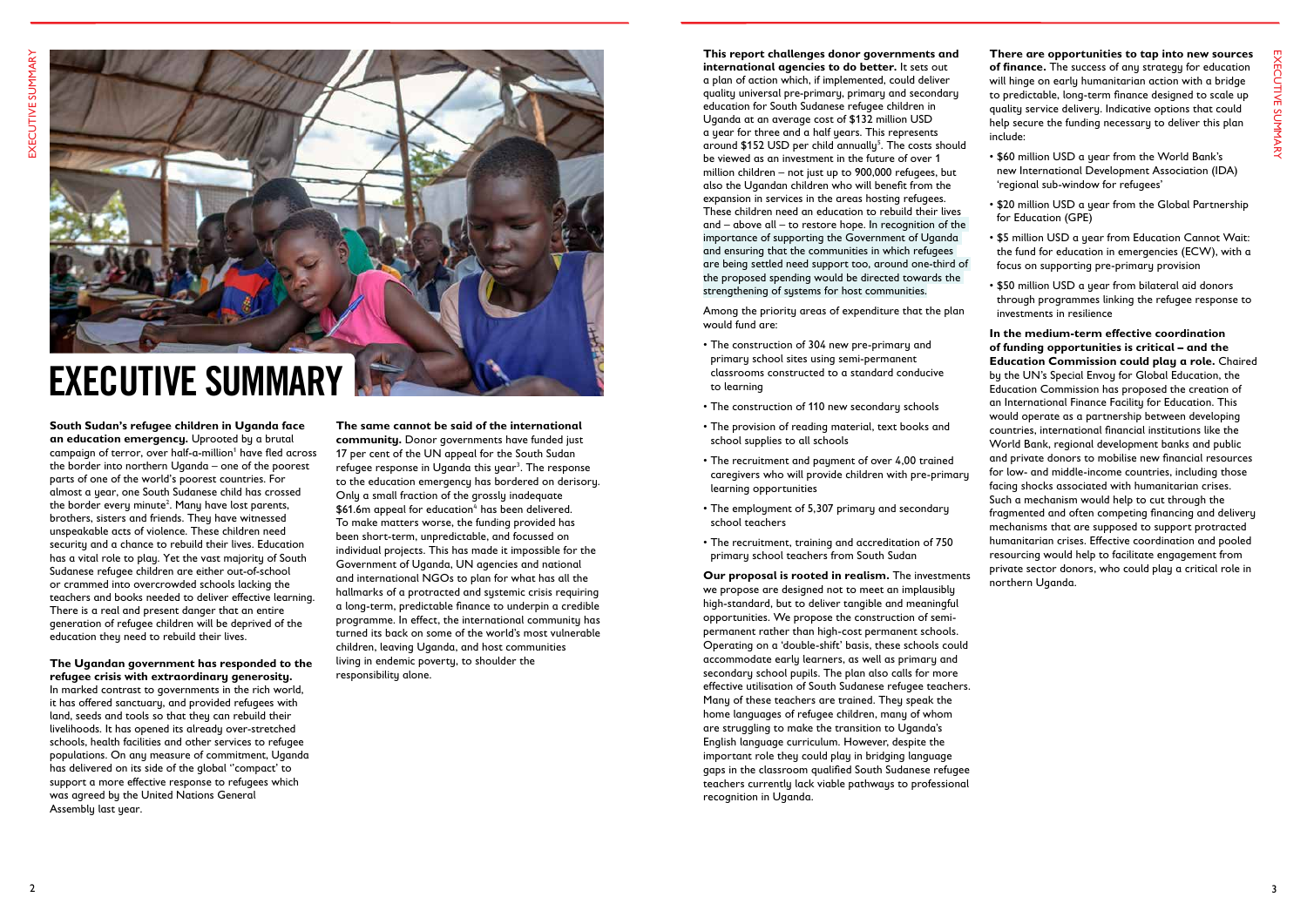

#### **Predictable finance is a necessary but insufficient condition for universal refugee education.** Effective delivery will depend on farreaching reforms. The current international response suffers not just from chronic under-funding, but also from highly-fragmented and poorly coordinated

planning – and from institutionalised short-termism. There is an urgent need to integrate the humanitarian response into a wider development strategy, as envisaged under Uganda's current policy framework. At the same time, there may be a need to reform administrative and regulatory arrangements in Uganda. We recommend that:

- The Government of Uganda, which has demonstrated great leadership in the face of a significant crisis, should review the current division of labour between the Office of the Prime Minister and the Ministry of Education and Sports in managing the refugee response.
- The education sector should replicate the policy and practice inherent in the Second National Development Plan and include the specific needs of refugee populations and host communities in its new Education Sector Plan.
- The removal of all fees associated with the equation of education related documents and the creation of an expedited process for the recognition of prior learning by refugees now living in and looking to access education in Uganda.
- The removal of exam fees for refugees, including secondary entrance and higher education examination and associated application fees.
- The creation of an accelerated teacher training programme for South Sudanese teachers, allowing them to become registered teachers in Uganda, ideally via in-service teacher training which would allow them to work as teaching assistants whilst studying and prior to accreditation. Our costings provide for such a programme along with the salaries of 750 such teachers over the duration of the plan.
- Development and agreement of new specifications for school buildings which would allow for greater value for money and improved construction times with the phased replacement of these buildings once the need for permanent schools in these areas has been established.

**Uganda is a test-case.** In 2016 at the World Humanitarian Summit, world leaders pledged support for a 'Grand Bargain' aimed at strengthening national and international responses to humanitarian crises and promised to link humanitarian action to long term development.

tridau

elihood in our

<u>rimportanc</u>

occupations of De

Later in the year, in recognition of the urgent need for more effective responses to mass displacement, the UN General Assembly agreed the New York Declaration on Migrants and Refugees. The Declaration calls on countries to implement Comprehensive Refugee Response Frameworks (CRRF), which aims to build a bridge from humanitarian action to long-term development, and to address the needs of host communities. Uganda agreed to be in the first group of countries implementing the CRRF. It has kept to its side of the bargain. The international community should now follow Uganda's example and provide support at the scale envisaged under the CRRF – and merited by the South Sudanese refugee crisis. Failure to back the country will call into question the credibility of these promises and put the wider CRRF process at risk.

**There is a premium on urgency.** Many of the children who have fled into South Sudan have already lost a year of schooling and many more have never enrolled in school in the first place. They cannot afford another year of prevarication on the part of donor governments. Refugee children and their parents consistently identify education as a priority. They see schooling as a source of hope and opportunity – and they are right. It is time for the international community to listen to their voices.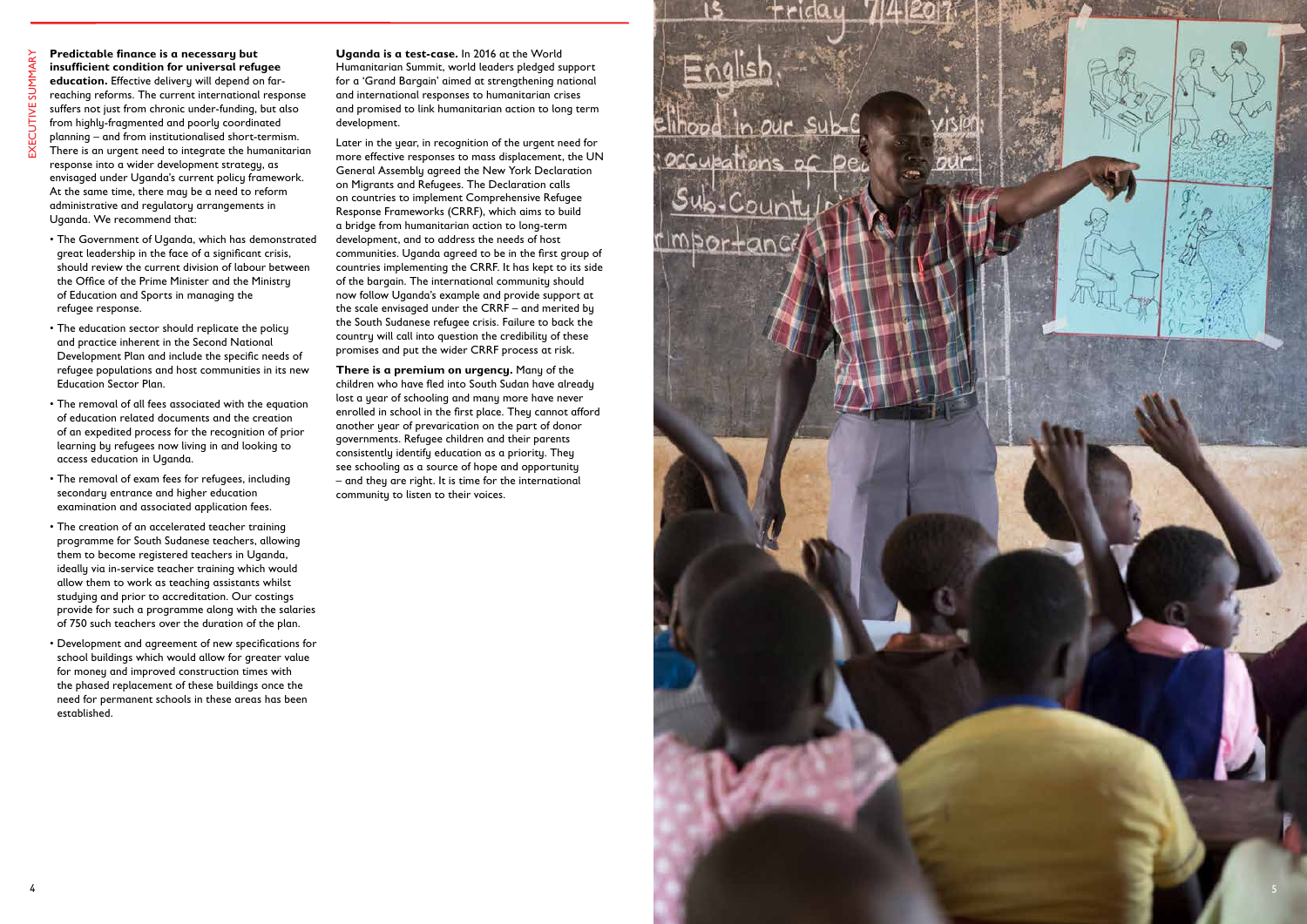

Aged 14, Daniel\*, understands the value of education. When he fled the armed violence unleashed against civilians in South Sudan's Central Equatoria region and crossed as a refugee into Uganda, he left with the clothes on his back, the broken sandals on his feet, and his most prized possession – a science book. One year ago Daniel was sailing through his education a top-performing student in primary school. He lived in a secure home in a part of South Sudan which had been free from violence. That changed in November 2016 when armed militia killed his father, abducted his mother and terrorised his village. Daniel's home was destroyed and his school closed.

In the face of this overwhelming adversity, Daniel has retained a burning ambition for learning. "I want to be a scientist or a doctor," he says, adding: "education is my only chance for a better life."

The scale of the exodus is not widely recognised. For almost a year now, one child has been crossing the border from South Sudan into Uganda every minute**<sup>8</sup>** . Many of these children have witnessed unspeakable atrocities, including the killing of parents, brothers, sisters and friends, sexual violence, and torture. They have been uprooted and forced to flee to an unfamiliar environment. Now they urgently need protection, security and a chance to rebuild their lives, including through education. Which in addition to supporting children's learning can play a critical role in improving traumatised children's psychological wellbeing and facilitating a return to normalcy. **INTRODUCTION** The scale of the exodus is not widely recognised. For **ACHIEVEMENTS AND**<br>almost a year now, one child has been crossing the **ACHIEVEMENTS AND** 

Today, Daniel's hopes for an education, like those of an entire generation of South Sudanese refugees, are hanging by a thread. This report sets out an agenda through which the international community can keep those hopes alive.

#### A NEGLECTED CRISIS

Crowded out by high profile conflicts in Syria and Iraq, the refugee crisis unfolding in northern Uganda barely registers on the radar of the world's media. Yet Uganda now hosts the world's third-largest refugee population – and South Sudanese refugees represent the fastest growing refugee population. As South Sudan's descent into terror has spread to the previously stable regions of Central Equatoria and Eastern Equatoria, almost 1 million people have sought refuge across the Ugandan border**<sup>6</sup>** . Over 80 per cent of South Sudanese refugees arriving in Uganda are women and children**<sup>7</sup>** .

## A BEACON OF HOPE

Uganda has responded with extraordinary compassion and generosity to this crisis.

Already home to 400,000 refugees from Burundi and DR Congo**<sup>9</sup>** , since July 2016 the South Sudanese refugee population in Uganda has doubled. One resettlement area at Bidi Bidi, in Yumbe district, hosts over 270,000 people**<sup>10</sup>**, making it the largest refugee settlement in the world. Pressure on local resources and host communities is mounting.

Yet the Ugandan government has retained its 'open door' policy, allowing refugees, irrespective of nationality access to its territory, land to settle and cultivate along with the right to seek employment and establish businesses. Refugees in Uganda also have access to public services including health and education, vital travel, identity and other documents.

Uganda's approach to refugees stands in stark contrast with that of many of the world's richest nations. But as refugee numbers have increased, Uganda's coping capacity has been stretched to breaking point.

# PROGRESS AT RISK

The international response to the unprecedented movement of refugees, both in Uganda and elsewhere, has been inadequate. At the same time, what has been achieved should not be under-stated. Humanitarian aid has played a crucial role in delivering life-saving nutritional support, water and sanitation, and shelter. Lives have been saved. However, faced with protracted crises that demands predictable longterm financing at levels which reflect real needs, the international community is delivering inadequate and overwhelmingly short-term funding, through highly fragmented delivery systems.

Nowhere are the limitations of the international response more visible than in education with 3.5 million refugee children around the world denied their right to learn. The situation in northern Uganda, home to over half-a-million school age refugees illustrates the challenge**<sup>11</sup>**. The majority are out of school. Most of those in school are sitting in chronically overcrowded classrooms without books, and being taught by teachers lacking the support they need to deliver a child-friendly experience, let alone one that promotes learning.

What is missing is a coherent strategy, backed by financial commitments, to get every refugee child not just into school but into a learning environment. We demonstrate that universal schooling for refugees is both affordable and achievable, *if* the international community acts decisively.

# A SHARED RESPONSIBILITY

It has good reason to do so. Last September, at a UN Summit for Refugees and Migrants convened in New York, governments committed to a game-changing approach to refugee responses. Under the the Comprehensive Refugee Response Framework (CRRF) **<sup>12</sup>** donor countries pledged to integrate humanitarian action into wider strategies for recovery and rebuilding – and to support low and middle income countries that host most of the world's refugees. Uganda agreed to implement the approach, and its refugee policy is lauded as one of the most generous in the world.

The international community must now follow Uganda's example and live up to the commitments agreed in the *New York Declaration for Migrants and Refugees*. The crisis in northern Uganda is not just a humanitarian emergency. It is a test case of the willingness of the donor community to back its pledges with practical actions, and ensure that the responsibility of responding to the refugee crisis is shared fairly. With progress under the CRRF due to be reviewed again at the UN General Assembly in 2018, what happens in Uganda will determine the whole international framework. Even more immediately, other countries hosting large populations of refugees are looking at how the world responds to Uganda's plea for assistance in responding to the world's third largest refugee population.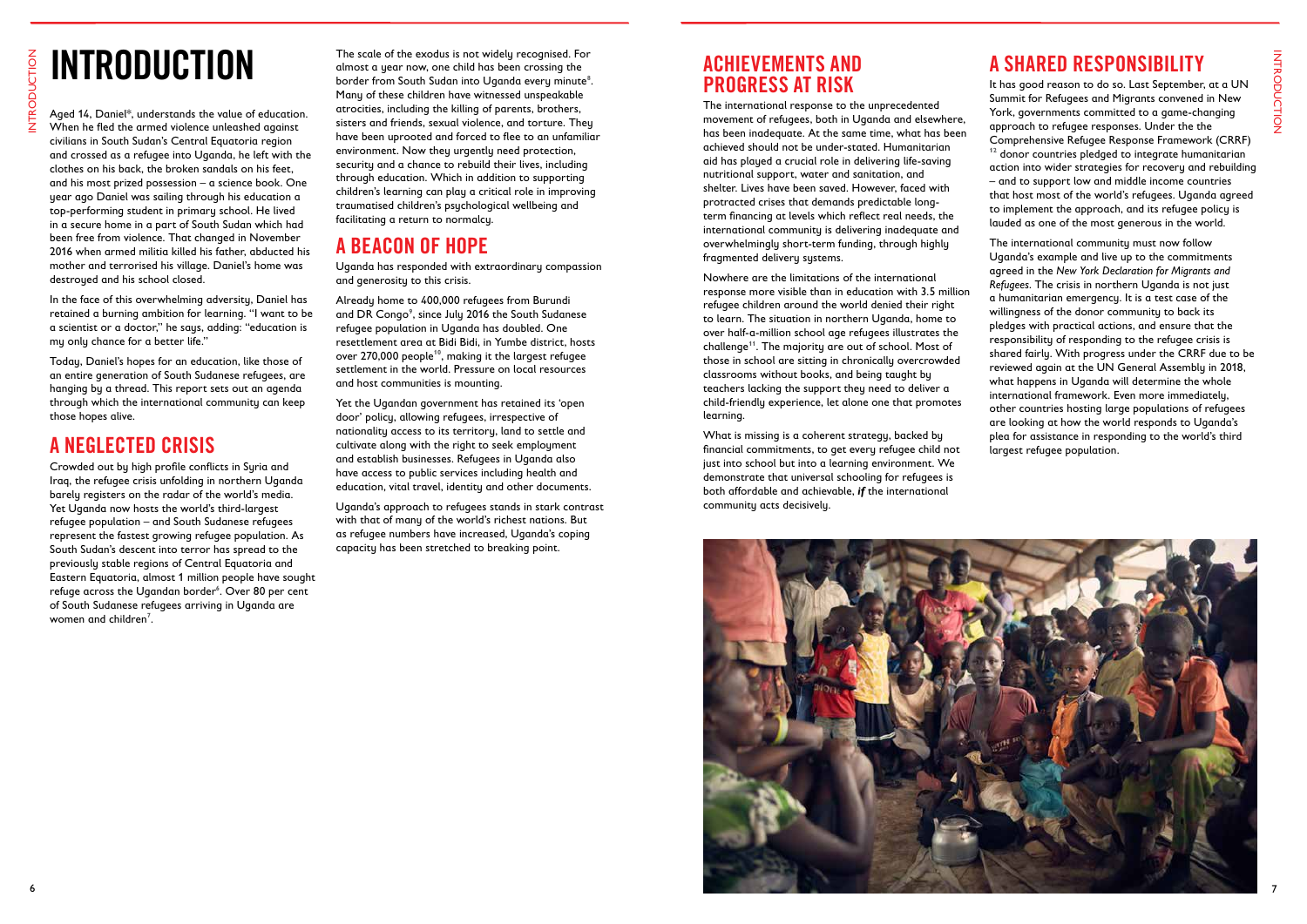The humanitarian crisis in South Sudan is entering its fourth year. Over 3.5 million people**13** – one-in-everyfour of the country's population - have been uprooted. More than 7 million need humanitarian aid<sup>14</sup>. Civilians have faced grave and systematic violations of human rights. Government forces and armed militia have conducted indiscriminate killing, often targeting specific ethnic groups. Widespread sexual violence has been documented**<sup>15</sup>**. Famine conditions prevail in parts of the country and epidemics of killer diseases threaten lives on a mass scale. Schools and health facilities have been systematically destroyed. The conflict is fuelling a vicious spiral of destitution, destruction and fear, with 1.3 million South Sudanese fleeing as refugees to neighbouring countries.

Uganda is on the front-line of the humanitarian crisis. As violence spread into South Sudan's previously peaceful Equatoria regions in mid-2016, the numbers displaced by conflict escalated dramatically. On average, 2,400 refugees were crossing the border every day between July 2016 and January 2017. By May 2017, there were 919,000 South Sudanese refugees living in Uganda, most of them in West Nile region **(Figure 1)**. One year ago, Bidi Bidi in Yumbe district was a small settlement occupied by Ugandan communities. Today, it is the world's largest refugee settlement, hosting some 270,000 South Sudanese.

The exodus shows no sign of slowing. Another half-amillion South Sudanese refugees are expected by the end of 2017 – and this is just one source of refugee flows. Uganda also already hosts some 400,000 refugees from Burundi and the Democratic Republic of Congo.





The population figures and projections we have used to produce costings for universal pre-primary, primary and secondary education are based on Uganda's current population of refugees from South Sudan and plausible scenarios for new arrivals. We do not consider other refugee populations, many of whom are in urgent need of assistance. There aremore than 300,000 refugees from Burundi, the Democratic Republic of Congo and other countries living in Uganda, which now hosts the world's third largest population of refugees. While our scenarios and financing estimates focus on South Sudanese refugees, similar approaches could be applied to other refugee populations.

Using the same working assumptions and applying these to the age related data we have for non South Sudanese refugees resident in Uganda, universal pre-primary, primar7 and secondary education could be provided to that population for a total of \$66 million from July 2017 to December 2020 or less than \$19 million per year for the same period.

Source: Data from http://data.unhcr.org/SouthSudan/country.php?id=229. Projection author's calculations

Statistics and words cannot capture the horrific experience endured by refugees fleeing into Uganda. Refugees recount horrific stories of violence, indiscriminate killing, rape, extortion, the forcible recruitment of children into armed groups, with armed groups often targeting specific ethnic groups for persecution. Through our programmes in northern Uganda, Save the Children staff have heard first-hand

stories of some of the children affected. Sofia\* aged, 12, arrived with her mother at a refugee settlement in November, 2016, having witnessed the killing of her father. Today, she is struggling to rebuild her life (**See Box 1**). Sofia is one of the estimated 1 million children from South Sudan suffering psychological distress – but she is trying to rebuild her life as a pupil in an accelerated learning programme.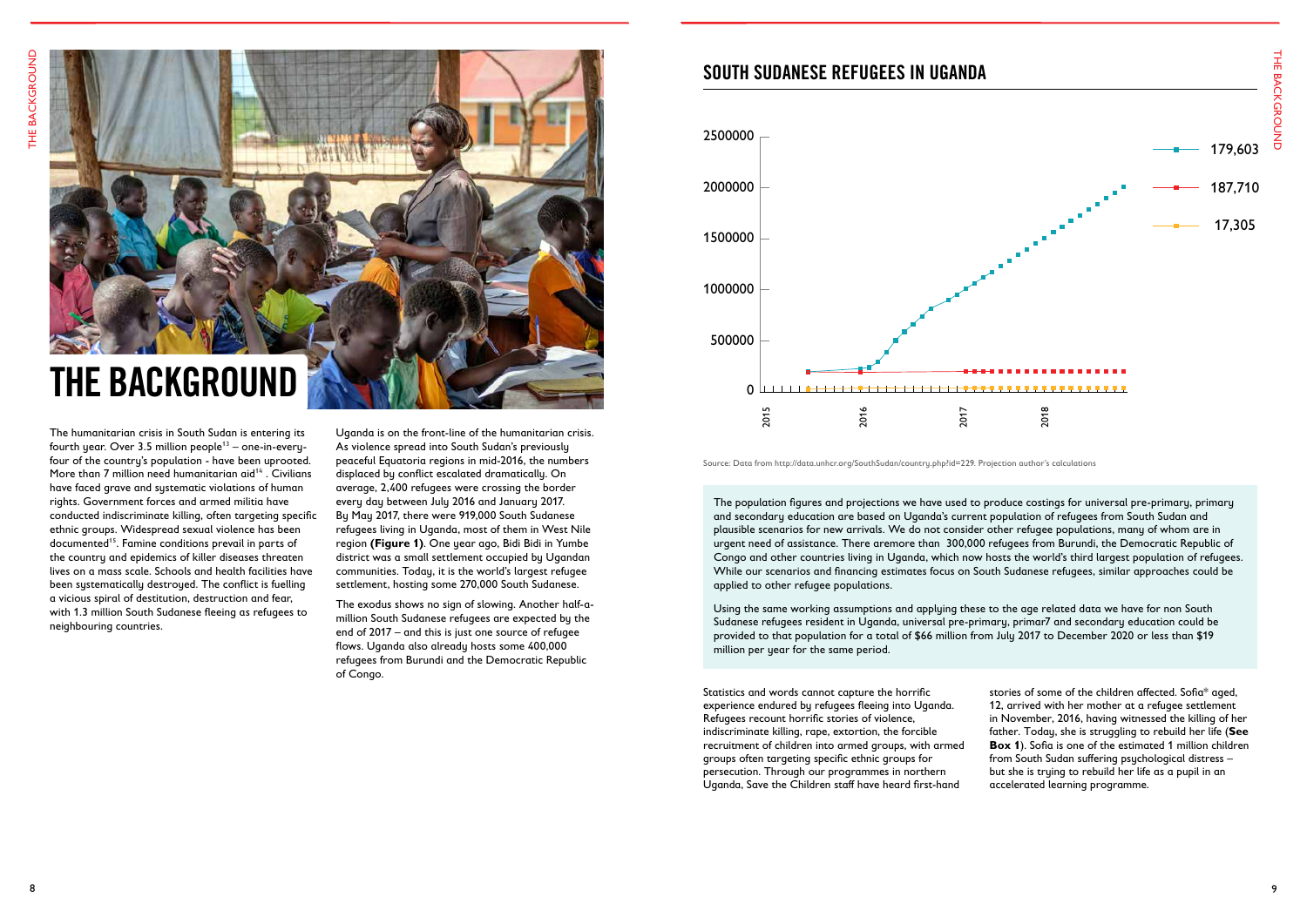

#### **BOX 1: EDUCATION FOR EMPOWERMENT, INDEPENDENCE & SELF RELIANCE**

Barbara\* and her 12 year old daughter, Sofia\*, have been at Rhino Camp refugee settlement since November 2016. They fled fighting in South Sudan. Sofia is back in school as part of Save the Children's accelerated learning programme at Ariwa school.

Armed militia conducted a campaign of terror Barbara's village. Some of her neighbours were killed, others were abducted. It took her five days to reach the border. During the journey her husband was killed in front of her – and the attackers were going to kill her baby. "I told them, if you want to kill my baby, it is better for you to kill us together. They got my baby and hung the baby facing down and they were holding a knife. I started calling Jesus name, be with me," explains Barbara. Her baby was spared.

Her school is under stress. It is severely overcrowded, with over 85 students in some classes. In total, over 1,450 children attend the school, nearly two thirds of whom are recently arrived refugees.

Barbara is a great believer in education. "The importance of education is that, if you are learned, the little information you got will empower the child to be independent, to be self-reliant, to be able to handle issues and to be able to sit well with others," she says. But while Barbara wants to keep her daughter in school, she does not have the money to pay for fees. The result is that Sofia regularly misses classes.

Sofia explains that she wants to become a nurse or a doctor, "I love school because I wanted to continue reading so that when I grow up I can support my mother".

#### UGANDA'S COMPREHENSIVE REFUGEE RESPONSE

Faced with a surge in refugees from South Sudan, Uganda has maintained an extraordinarily open and generous policy. Under the country's legal framework, refugees have the right to move freely, to work, establish businesses, and access public services. They are hosted in designated settlements, and live alongside Ugandan nationals. They are provided with plots of land for agriculture and housing. Refugees can also access services delivered through a system coordinated by the Refugee Department in the Office of the Prime Minister.

Uganda's policy framework is aimed at enhancing the self-reliance of refugees and host communities. It is an example of best international practice. Uganda is one of five countries implementing the Comprehensive Refugee Response Framework (CRRF), an approach advocated in the New York Declaration on Refugees and Migrants adopted by the UN General Assembly in September 2016. Briefly summarised, this envisages integrating refugee management and protection into the national development agenda. The approach is enshrined in Uganda's Second National Development Plan (NDP II), which aims to assist refugees and host communities by promoting socioeconomic development in refugee-hosting areas. The policy framework is supported, admittedly more in principle than with hard finance to date, by the United Nations through the Refugee and Host Population Empowerment (ReHope) initiative developed in collaboration with the World Bank.

Humanitarian actors have responded to the deteriorating situation in South Sudan, but not at the required levels – and not with the urgency the situation demands. The UN's overall South Sudan appeal has been chronically under-funded – and the response in Uganda has not been an exception to the rule. Halfway through 2017, just 17 per cent of the \$673 million USD appeal has been funded<sup>21</sup>.

### SUPPORT FOR UGANDA'S HOST COMMUNITIES IS CRITICAL

In effect, the international community has left Uganda and vulnerable host communities in West Nile to shoulder the burden of responding to the refugee crisis. This is uniust and unsustainable.

Support for host-communities is critical in any refugee response – and doubly so in Uganda. While the country has a moderate record of economic growth and has recorded significant reductions in poverty, it faces major development challenges**<sup>16</sup>**. There are still 7 million Ugandans, some 19 per cent of the population<sup>17</sup>, living below the national poverty line. The quality of service provisions in health and education is poor, in part because of low levels of spending. Uganda allocates one of the world's smallest shares of GDP to education, at just 2 per cent**<sup>18</sup>**. Social protection systems are limited, with just 0.4 per cent of GDP directed to income support**<sup>19</sup>**. Infrastructure remains a major constraint on development.

Demography points towards wider risks. The country has one of the world's youngest and fastest growing populations: half of the population is aged less than 15. Creating jobs and delivering quality education are critical requirements for reaping the country's demographic dividend, and avoiding the spectre of mass youth unemployment.

Refugees in South Sudan are settling in some of Uganda's most impoverished regions. Most of those entering the country over the past year have settled in West Nile region, where poverty levels are around 40 per cent – double the national average – and one third of children are stunted by malnutrition. Evidence in the 2011 Demographic Health Survey indicated that 68 per cent of children in West Nile were being raised in poverty and experiencing multiple deprivations – the highest in the country**<sup>20</sup>**.

This backdrop of national poverty and host-community disadvantage makes Uganda's generosity in hosting refugees all-the-more remarkable. Refugees now account for over 60 per cent of the population in the five districts where they have been resettled. Settlement sites already greatly exceed their capacity. The Bidi Bidi settlement, which opened in August 2016, was designed for 100,000 refugees but now hosts almost three-times that number. Overcrowding in schools, water shortages, stress on health systems and environmental degradation are sources of concern. Yet the type of xenophobic response to refugee flows witnessed in some of the world's richest countries have been conspicuous by their absence in Uganda.

#### DERISORY FUNDING COMPOUNDED BY A LACK OF DONOR COORDINATION

Financing deficits are just part of the problem. Humanitarian activities delivered through UN agencies, international and local NGOs are overwhelmingly supported through short-term funding cycles, with spending earmarked against projects that reflect donor priorities. The lack of predictable, long-term development and humanitarian financing to respond to a displacement crisis of this magnitude could unravel Uganda's achievements. While the ReHope strategy provides a framework for such financing, financial delivery to date from the major bilateral donors and the World Bank has been limited.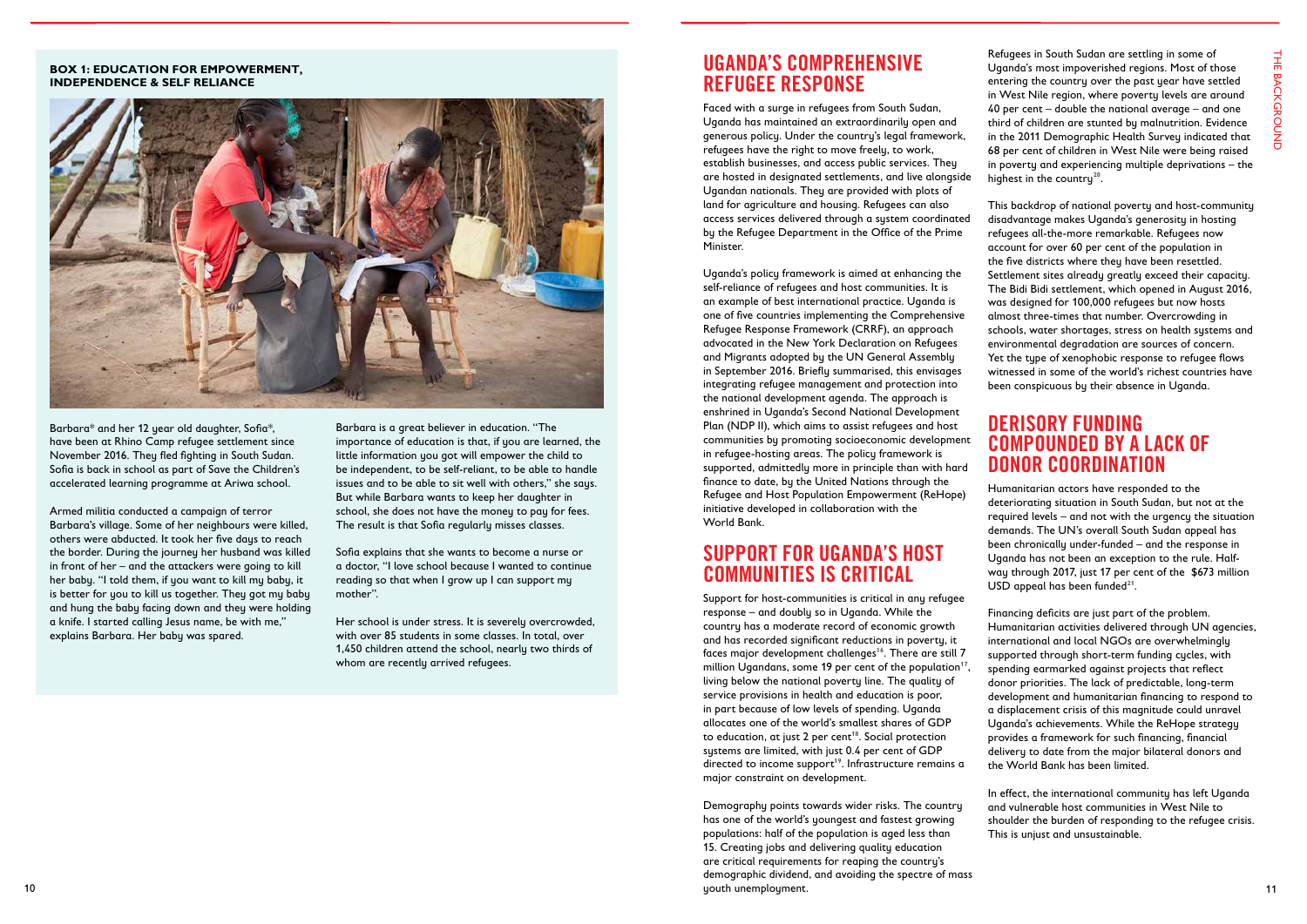

Daniel\* is a budding scientist and was top of his class in South Sudan. He is sitting at the back of his classroom quietly reading his book. The classroom, a temporary tent-like structure is stiflingly hot and very dark. There is not one text book in sight.

"I want to be a scientist" he explains. On that long journey from South Sudan, most people brought nothing but themselves. Daniel, however, clung to his book and a desire to learn in school.

Daniel lives in Bidi Bidi, now the largest refugee settlement in the world with around 270,000 people. His school represents a microcosm of the challenges facing refugees. There are over 1,400 registered students, 800 of whom are attending classes, in a school with just 5 teachers. It is unclear what happened to the

Even before the conflict in South Sudan erupted in 2013 the country had some of the world's worst education indicators, along with some of the widest gender disparities in school attendance:the latest estimates show primary completion rate for was only 30% for girls and almost double at 58% for boys, while the lower secondary rates were 8% and 24% respectively<sup>22</sup>. This compares with Uganda where girls at 49% slightly outperform boys at 47% for primary completion rates<sup>23</sup> remaining 600 children. The ratio of pupils to teachers in the grade 1 class is 130:1. In Daniel's class, Primary 6, the ages of the stduent range from  $12 - 27$  years old. The nine teachers are struggling. There are simply too many children and not enough resources. The teachers live in UNHCR tents adjacent to the school – also impossibly hot and uncomfortable.

Sitting outside the sweltering and stuffy classroom, under a tree, two of the teachers are marking a test. Hundreds of children are crowding around. The marks of the children vary widely. The teachers explain that they are teaching the Ugandan curriculum in English. Many of the South Sudanese children do not understand English and hence the degree to which they are learning is an issue.

The situation has deteriorated rapidly from this low base. An estimated 1.2 million children have lost access to education**<sup>24</sup>**. School infrastructure has been systematically targeted. Around one-third of the country's schools have been attacked, occupied or damaged**<sup>25</sup>**. This interruption of education will have profound long-term consequences for the children directly affected, and for South Sudan's future.

### IN SEARCH OF SCHOOL

The refugee children flowing into northern Uganda are on the front-line of the education emergency. Schools in Greater Equatoria have been dramatically affected by the violence. Many have closed due to insecurity, and the displacement of teachers and students. Some refugee children (**Box 2**) report having been sent on the hazardous journey to Uganda by parents hoping that they would be able to continue their education.

#### **BOX 2: WALK AND YOU WILL REACH UGANDA**

Rosa\*, 16, and her younger sister Vicky\* have travelled from South Sudan on their own. "Walk straight down this road and eventually you will reach Uganda," their parents told them. It took the sisters four days to make the journey. They registered at a Save the Children centre for unaccompanied minors operating in Impevi Reception Centre's.

While Rosa and Vicky did not directly experience the violence unleashed by armed militia, their parents wanted them to leave for two reasons. First, fears for the future. Second, their school had been closed for months because of the insecurity. The two girls were sent on what their parents knew to be a hazardous journey in the hope they would find safety and schooling.

Refugee settlements scattered across northern Uganda are facing a new and increasing phenomenon: child headed households. Like Rosa and Vicky, many of these children have left South Sudan without their parents. But they now face great challenges.

Today there are more than ten thousand people at the Invepi reception centre – and almost 2,000 people continue to arrive every day. It takes a Herculean effort to keep up with the surge. And this leaves young children like Rosa and Vicky very vulnerable.

Others like Daniel\*, the young boy mentioned in the Introduction, arrive in refugee settlements hoping to resume their schooling. One of the most striking features of discussions with refugee children and their parents is the drive to get an education (**Box 3**).

#### **BOX 3: I WANT TO BE A SCIENTIST**

# EDUCATION – A PLAN OF ACTION FOR UNIVERSAL PROVISION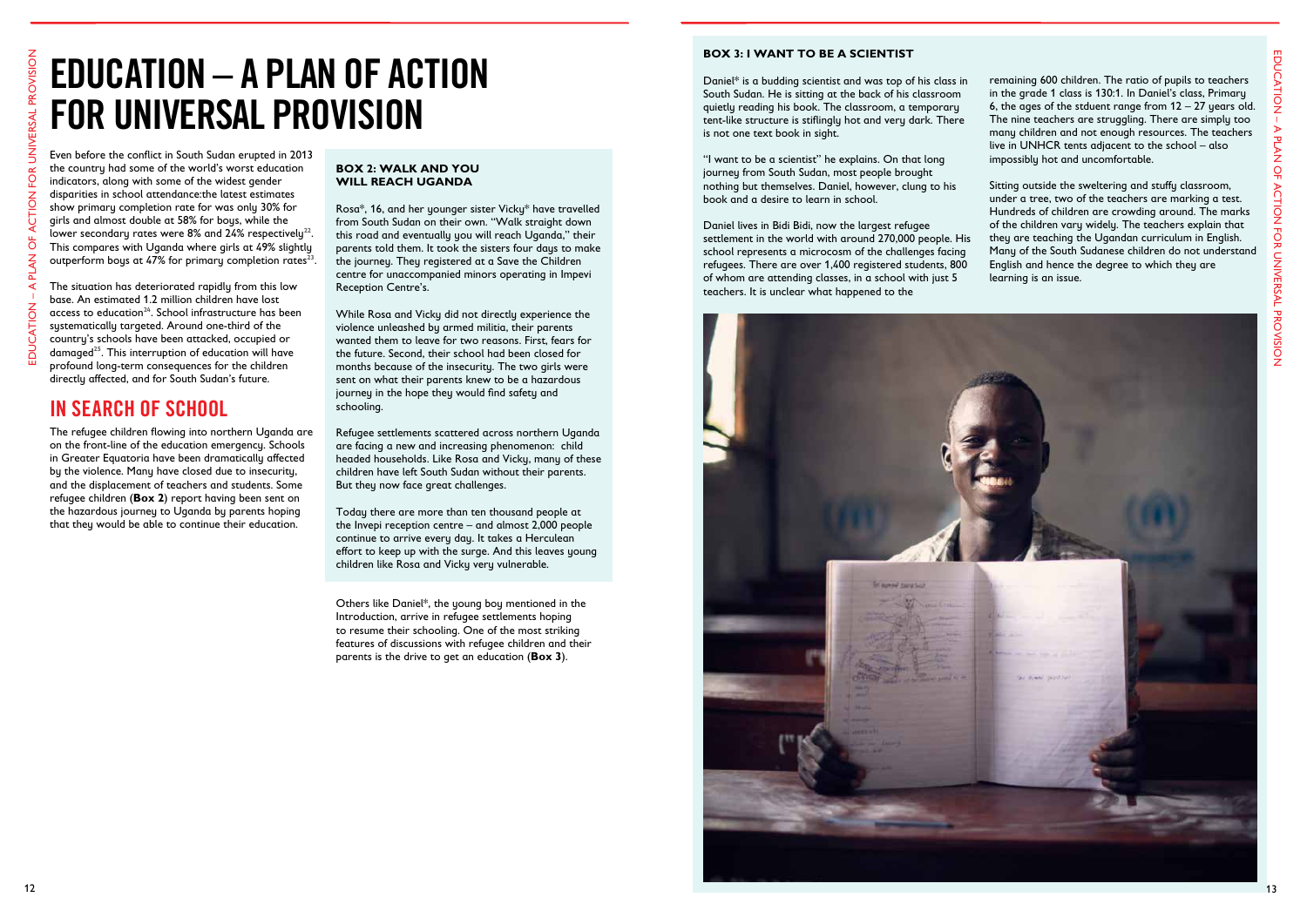

Source: Data authors calculation based on data from http://data.unhcr.org/SouthSudan/country.php?id=229

It is impossible to establish with any accuracy how many of these children are in school. Enrolment data is partial – and many children register at schools but do not attend. Probably less than one-quarter of primary school age children are attending on a regular basis. Attendance levels are even lower for pre-school and secondary education. As many as 300,000 children could now be out of school.

#### POOR QUALITY PROVISION EXACERBATES THE LEARNING CRISIS

Many of those in school are experiencing conditions so abysmal that effective learning is impossible. Temporary school structures have been established in refugee settlements – and in some areas refugees have enrolled in government schools. Classrooms are chronically over-crowded. Pupil-teacher ratios in excess of 150:1 are common, especially in the early grades. Few refugee children have access to text books, exercise books, or writing materials. Most are being taught in English, a language few understand, by overstretched Ugandan teachers lacking the support and equipment they need. The hastily-constructed tents serving as school structures are typically excessively hot and dark.

#### A PLAN TO SUPPORT REFUGEES AND CHILDREN FROM HOST COMMUNITIES

If the measure of the humanitarian response in education is access with even minimal quality standards, the vast majority of South Sudanese refugees are out-of-education – and an already dire situation is deteriorating as refugee numbers rise. On a businessas-usual scenario there could be over 900,000 South Sudanese refugee children in northern Uganda denied an education by 2018**<sup>26</sup>**. Unlike the rest of the country, which is close to gender parity, in West Nile only 25% of girls complete primary school, compared to 36% of boys. Supporting both refugee and host community education will help close the large gender disparities that exist in South Sudan and this region of Uganda and have significant positive effects on gender equality and future life opportunities of girls.

The refugee crisis has also left its mark on Ugandan children. As in other areas, Uganda has a mixed record on education. Less than one-in-nine Ugandan children enrolled in pre-school**<sup>27</sup>**. Primary school enrolment rates have increased dramatically, but fewer than half of Uganda's children complete a full primary cycle**<sup>28</sup>**. There are marked gender disparities depending on the region**<sup>29</sup>**. Many girls start school late and marry before completing a fully primary cycle. Learning outcomes are very poor**<sup>30</sup>**:in West Nile region only 28% of students in primary grades 3-7 reaching adequate literacy levels and 52% reaching adequate numeracy levels**<sup>31</sup>**. There are marked shortages of teachers, with the education system producing 11 per cent fewer teachers than it needs each year**<sup>32</sup>** . The problem is compounded by low morale and teacher absenteeism. Actual teaching time in public primary schools amounts to less than 3 hours a day compared to a norm of 7 hours and 20 minutes**<sup>33</sup>**.

> **Poor coordination:** UN agencies and donors have failed to create an integrated planning and delivery framework for education, leading to a proliferation of projects lacking effective oversight. Many of the organisations working in refuguee education report that the division of responsibilities between the Ugandan Ministry of Education and the Refugee Department in the Office of the Prime Minister has hampered efficiency.

It is difficult to overstate the potential consequences of the education crisis faced by South Sudanese refugees. Whatever the duration of their stay in Uganda, education is an imperative. Getting refugee children into a learning environment would equip them with the capabilities they will need to progress into secondary school, gain the literacy, numeracy and wider skills they need as farmers, traders and entrants to job markets. For young girls, being in school is an antidote to the risk of early marriage. And with the right curriculum and teachers, education can help inculcate the attitudes a mutual respect, cooperation and friendship that will be needed to overcome South Sudan's deepening ethnic divisions. All of this underscores the need for an international response that supports refugee education *and* strengthens the system serving host communities. WHAT'S CAUSED THE CRISIS IN LEARNING? Why has the education response to the South Sudanese refugees been so limited? Three factors stand out. **Failure to prioritise education:** International agencies and donors systematically fail to recognise the importance of education in humanitarian emergences.

The influx of refugees has added to the burden on education in West Nile region. Fewer than one-third of children in the region complete primary school and just 7 per cent complete lower secondary school**<sup>34</sup>**. Even before the influx of refugees, primary schools in the north were the most overcrowded in the country, with an average of 86 pupils per classroom (against a national average of 63)**<sup>35</sup>**. School infrastructure is in poor condition: only 27 per cent of classrooms in northern Uganda meet basic adequacy standards**<sup>36</sup>**.

Education typically represents 2-4 per cent of humanitarian spending – and education appeals are invariably among the most chronically under-funded. The UN appeal for Uganda included a provision of just \$62 million USD for education in 2017**<sup>37</sup>**. At the time of writing it was not possible to secure accurate figures on what of that request has, in the middle of 2017, been secured. However even if the education ask received a concomitant share of the 17 percent of funding that the appeal has secured – which is highly unlikely - , this would amount to \$10.5 million USD, less than half of the funding our costings estimate is required for the remainder of 2017 to provide pre-primary education to Uganda's South Sudanese refugees.

**Inadequate, fragmented funding:** The financing available has been overwhelmingly oriented towards short-term projects. This is an approach that combines inefficiency and high transaction costs with unpredictability. An effective response to an education emergency on the scale unfolding among South Sudanese refugees in Uganda needs predictable multiyear funding. It is not possible to construct a school infrastructure, hire teachers, and provide books with uncertain short-term financing.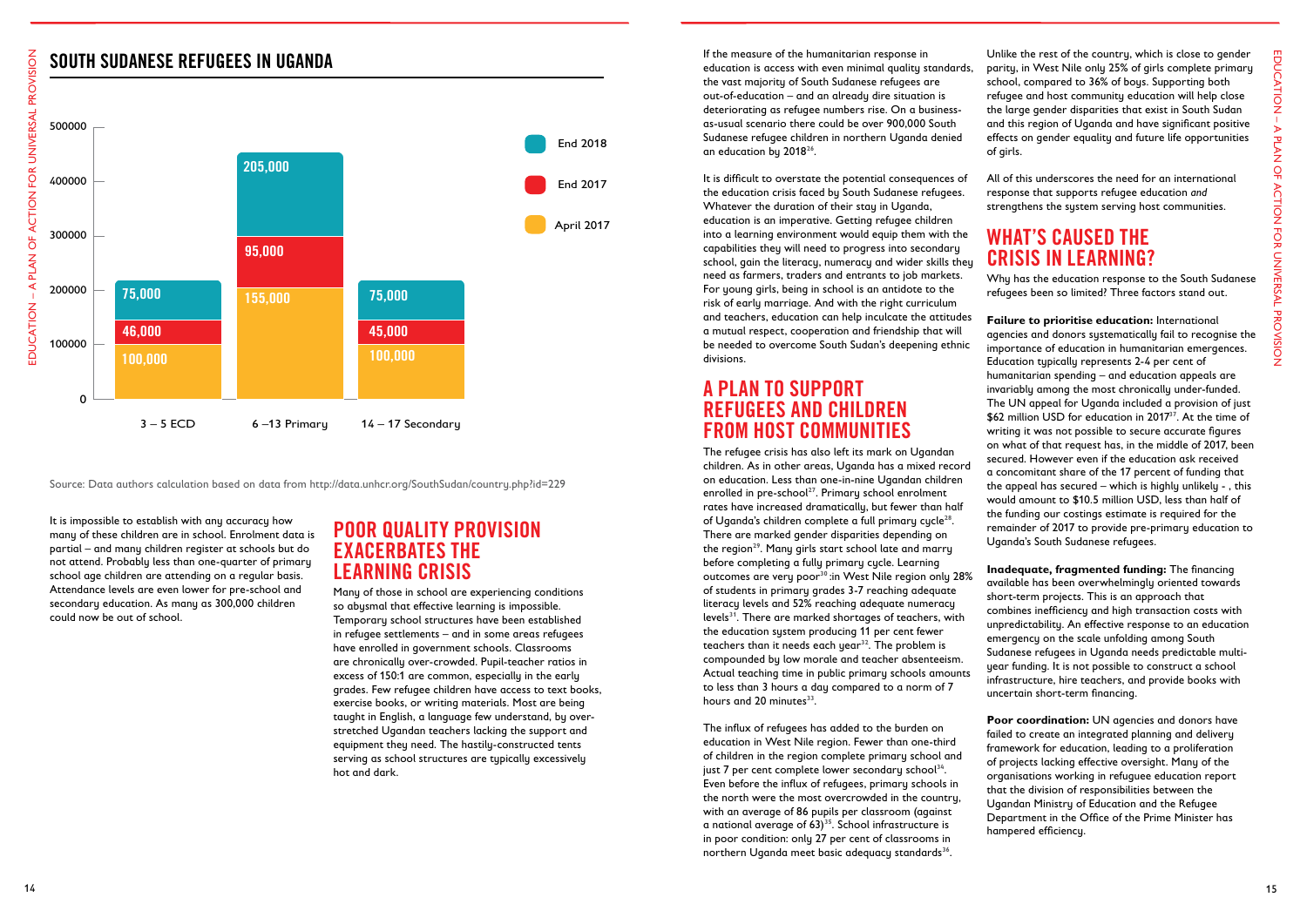**Table 1** summarises our cost estimates (the detailed assumptions are provided in Annex 1). Costs are highest in years 1 and 2 because of the spending required to create school infrastructure. However, averaged over the period to 2020 the annual costs are \$132 million USD. This would provide for:

- The construction of 304 new pre-primary and primary school sites using semi-permanent classrooms constructed to a standard conducive to learning
- The construction of 110 new secondary schools
- The provision of reading material, text books and school supplies to all schools
- The recruitment and payment of over 4,00 trained caregivers who will provide children with pre-primary learning opportunities
- The employment of 5,307 primary and secondary school teachers
- The recruitment, training and accreditation of 750 primary school teachers from South Sudan

### AN EDUCATION EMERGENCY

### ENSURING CHILDREN ARE READY TO LEARN AND WORK

|                    | <b>DELIVERING EDUCATION</b><br><b>FOR ALL REFUGEES</b><br>The response to the education emergency faced by<br>refugees in northern Uganda bears all the hallmarks<br>of institutionalised short-termism. Most UN agencies<br>and bilateral donors continue to view education as a<br>humanitarian luxury good. While this might be justified<br>in the first few days of a crisis response, where life-<br>saving interventions in nutrition, health and water and<br>sanitation take priority, it is wholly unjustified in dealing<br>with protracted emergencies, where ensuring that<br>displaced children are able to resume their education<br>quickly is crucial to securing their futures.<br>There are good reasons behind the drive to secure<br>education among refugee communities, parents and<br>children. For children who have been traumatised by<br>violence, pre-school and school environments can<br>provide an opportunity to rebuild confidence, deliver<br>counselling, and restore hope. Parents who have lost<br>their homes and their livelihoods see education for<br>their children as a route to a better future - and as an<br><b>TABLE 1: COSTS OF EDUCATION FOR SOUTH</b> |               | asset that will enable them to rebuild their lives. For<br>adolescents, the prospect of an education can provide<br>an alternative to recruitment into armed militia.<br>Providing young girls with an education can keep them<br>out of early marriage, with all the associated health<br>risks and vulnerabilities.<br>While UN agencies are committed to delivering<br>universal education for South Sudanese refugees,<br>commitments without practical plans do not deliver<br>results - and there is no plan for education. Based<br>on what we believe to be plausible costs and credible<br>policy options, we have attempted to estimate the<br>financing requirements for achieving quality universal<br>education for South Sudanese refugees over a three-<br>and-a-half year period. |             |             |               | <b>Table 1</b> summarises our cost estimates (the detailed<br>assumptions are provided in Annex 1). Costs are<br>highest in years 1 and 2 because of the spending<br>required to create school infrastructure. However,<br>averaged over the period to 2020 the annual costs<br>are \$132 million USD. This would provide for:<br>• The construction of 304 new pre-primary and primary<br>school sites using semi-permanent classrooms<br>constructed to a standard conducive to learning<br>• The construction of 110 new secondary schools<br>• The provision of reading material, text books and<br>school supplies to all schools<br>• The recruitment and payment of over 4,00 trained<br>caregivers who will provide children with pre-primary<br>learning opportunities<br>• The employment of 5,307 primary and secondary<br>school teachers<br>• The recruitment, training and accreditation of 750<br>primary school teachers from South Sudan<br>Consistent with the typical international pattern,<br>unit costs rise with the level of education. Universal<br>provision for pre-primary children could be achieved<br>at an annual average cost of \$56 USD per child,<br>increasing to \$138 USD for primary and \$261USD for<br>secondary school. Viewed through a different financial<br>lens, universal primary education could be achieved<br>at a cost of less than USD \$12 a month per child. | of Uganda, not least given the overall shortage of<br>teachers in the country. Against this backdrop, far more<br>could be done to draw on South Sudanese teachers<br>among the refugee population. In some cases, these<br>teachers have already been teaching the Ugandan<br>curriculum (which is widely used in Greater Equatoria).<br>We therefore propose an accelerated certification<br>programme to train South Sudanese teachers in<br>Uganda, with the course including a practical emphasis<br>on classroom engagement.<br>South Sudanese teachers also have the advantage of<br>speaking the home language of refugee children. Most<br>of the arriving refugee children belong to the Kakwa<br>and Pojulu ethnic groups from Central Equatoria, and<br>the Madi and Lotuko groups from Eastern Equatoria.<br>Many were being taught in a mixture of Arabic and<br>their home language - and the transition to an English<br>language curriculum has to be managed with care.<br>The emphasis in the early grades should be on home<br>language instruction - every effort should be made to<br>ensure that appropriate text books are available.<br><b>ENSURING CHILDREN ARE</b><br><b>READY TO LEARN AND WORK</b><br>Our costing exercise looks beyond primary education<br>for a reason. Pre-school provision is critical in the<br>context of the education emergency. Apart from<br>providing children with a safe learning space, early |
|--------------------|-----------------------------------------------------------------------------------------------------------------------------------------------------------------------------------------------------------------------------------------------------------------------------------------------------------------------------------------------------------------------------------------------------------------------------------------------------------------------------------------------------------------------------------------------------------------------------------------------------------------------------------------------------------------------------------------------------------------------------------------------------------------------------------------------------------------------------------------------------------------------------------------------------------------------------------------------------------------------------------------------------------------------------------------------------------------------------------------------------------------------------------------------------------------------------------------------------------|---------------|---------------------------------------------------------------------------------------------------------------------------------------------------------------------------------------------------------------------------------------------------------------------------------------------------------------------------------------------------------------------------------------------------------------------------------------------------------------------------------------------------------------------------------------------------------------------------------------------------------------------------------------------------------------------------------------------------------------------------------------------------------------------------------------------------|-------------|-------------|---------------|----------------------------------------------------------------------------------------------------------------------------------------------------------------------------------------------------------------------------------------------------------------------------------------------------------------------------------------------------------------------------------------------------------------------------------------------------------------------------------------------------------------------------------------------------------------------------------------------------------------------------------------------------------------------------------------------------------------------------------------------------------------------------------------------------------------------------------------------------------------------------------------------------------------------------------------------------------------------------------------------------------------------------------------------------------------------------------------------------------------------------------------------------------------------------------------------------------------------------------------------------------------------------------------------------------------------------------------------------------------------------------------------------------------------|-----------------------------------------------------------------------------------------------------------------------------------------------------------------------------------------------------------------------------------------------------------------------------------------------------------------------------------------------------------------------------------------------------------------------------------------------------------------------------------------------------------------------------------------------------------------------------------------------------------------------------------------------------------------------------------------------------------------------------------------------------------------------------------------------------------------------------------------------------------------------------------------------------------------------------------------------------------------------------------------------------------------------------------------------------------------------------------------------------------------------------------------------------------------------------------------------------------------------------------------------------------------------------------------------------------------------------------------------------------------------------------------------------------------------------------------------------------|
|                    | SUDANESE REFUGEES IN UGANDA (USD, MILLIONS)                                                                                                                                                                                                                                                                                                                                                                                                                                                                                                                                                                                                                                                                                                                                                                                                                                                                                                                                                                                                                                                                                                                                                               |               |                                                                                                                                                                                                                                                                                                                                                                                                                                                                                                                                                                                                                                                                                                                                                                                                   |             |             |               | These estimates include provisions for host<br>communities. Consistent with the norms established<br>by the Ugandan government and agreed with UN                                                                                                                                                                                                                                                                                                                                                                                                                                                                                                                                                                                                                                                                                                                                                                                                                                                                                                                                                                                                                                                                                                                                                                                                                                                                    | childhood education has the potential to build<br>confidence, prepare children for a successful entry<br>into primary school, and help first generation learners                                                                                                                                                                                                                                                                                                                                                                                                                                                                                                                                                                                                                                                                                                                                                                                                                                                                                                                                                                                                                                                                                                                                                                                                                                                                                          |
|                    |                                                                                                                                                                                                                                                                                                                                                                                                                                                                                                                                                                                                                                                                                                                                                                                                                                                                                                                                                                                                                                                                                                                                                                                                           |               |                                                                                                                                                                                                                                                                                                                                                                                                                                                                                                                                                                                                                                                                                                                                                                                                   |             |             |               | agencies, 30 per cent of the planned finance would<br>be directed towards system strengthening. This could<br>bring significant benefits for children across West Nile,                                                                                                                                                                                                                                                                                                                                                                                                                                                                                                                                                                                                                                                                                                                                                                                                                                                                                                                                                                                                                                                                                                                                                                                                                                              | with non-literate parents overcome their home<br>disadvantage.                                                                                                                                                                                                                                                                                                                                                                                                                                                                                                                                                                                                                                                                                                                                                                                                                                                                                                                                                                                                                                                                                                                                                                                                                                                                                                                                                                                            |
|                    |                                                                                                                                                                                                                                                                                                                                                                                                                                                                                                                                                                                                                                                                                                                                                                                                                                                                                                                                                                                                                                                                                                                                                                                                           | 2017          | 2018                                                                                                                                                                                                                                                                                                                                                                                                                                                                                                                                                                                                                                                                                                                                                                                              | 2019        | 2020        | <b>Totals</b> | creating a platform for expanded opportunities in<br>education.                                                                                                                                                                                                                                                                                                                                                                                                                                                                                                                                                                                                                                                                                                                                                                                                                                                                                                                                                                                                                                                                                                                                                                                                                                                                                                                                                      | At the other end of the continuum, secondary school<br>provision is critical not just for developing skills, but                                                                                                                                                                                                                                                                                                                                                                                                                                                                                                                                                                                                                                                                                                                                                                                                                                                                                                                                                                                                                                                                                                                                                                                                                                                                                                                                          |
|                    | Infrastructure                                                                                                                                                                                                                                                                                                                                                                                                                                                                                                                                                                                                                                                                                                                                                                                                                                                                                                                                                                                                                                                                                                                                                                                            | 11.8          | 6.1                                                                                                                                                                                                                                                                                                                                                                                                                                                                                                                                                                                                                                                                                                                                                                                               | 0.0         | 0.0         |               |                                                                                                                                                                                                                                                                                                                                                                                                                                                                                                                                                                                                                                                                                                                                                                                                                                                                                                                                                                                                                                                                                                                                                                                                                                                                                                                                                                                                                      | also for creating an incentive for parents to put their                                                                                                                                                                                                                                                                                                                                                                                                                                                                                                                                                                                                                                                                                                                                                                                                                                                                                                                                                                                                                                                                                                                                                                                                                                                                                                                                                                                                   |
| <b>Pre-primary</b> | Recurrent                                                                                                                                                                                                                                                                                                                                                                                                                                                                                                                                                                                                                                                                                                                                                                                                                                                                                                                                                                                                                                                                                                                                                                                                 | 1.5           | 3.0                                                                                                                                                                                                                                                                                                                                                                                                                                                                                                                                                                                                                                                                                                                                                                                               | 3.9         | 3.9         | 43.0          | AN EDUCATION EMERGENCY                                                                                                                                                                                                                                                                                                                                                                                                                                                                                                                                                                                                                                                                                                                                                                                                                                                                                                                                                                                                                                                                                                                                                                                                                                                                                                                                                                                               | children through primary school.<br>It should be emphasised that a financing plan is not a                                                                                                                                                                                                                                                                                                                                                                                                                                                                                                                                                                                                                                                                                                                                                                                                                                                                                                                                                                                                                                                                                                                                                                                                                                                                                                                                                                |
|                    | System strengthening                                                                                                                                                                                                                                                                                                                                                                                                                                                                                                                                                                                                                                                                                                                                                                                                                                                                                                                                                                                                                                                                                                                                                                                      | 5.7           | 3.9                                                                                                                                                                                                                                                                                                                                                                                                                                                                                                                                                                                                                                                                                                                                                                                               | 1.7         | 1.7         |               | Our starting point is that the international community<br>should treat the situation in northern Uganda as an                                                                                                                                                                                                                                                                                                                                                                                                                                                                                                                                                                                                                                                                                                                                                                                                                                                                                                                                                                                                                                                                                                                                                                                                                                                                                                        | short-cut to quality improvements. Integrating South                                                                                                                                                                                                                                                                                                                                                                                                                                                                                                                                                                                                                                                                                                                                                                                                                                                                                                                                                                                                                                                                                                                                                                                                                                                                                                                                                                                                      |
|                    | Infrastructure                                                                                                                                                                                                                                                                                                                                                                                                                                                                                                                                                                                                                                                                                                                                                                                                                                                                                                                                                                                                                                                                                                                                                                                            | 57.2          | 42.3                                                                                                                                                                                                                                                                                                                                                                                                                                                                                                                                                                                                                                                                                                                                                                                              | 0.0         | 0.0         |               | education emergency. South Sudan's refugee children                                                                                                                                                                                                                                                                                                                                                                                                                                                                                                                                                                                                                                                                                                                                                                                                                                                                                                                                                                                                                                                                                                                                                                                                                                                                                                                                                                  | Sudanese refugee children into Uganda's already over-<br>stretched and under-performing education system                                                                                                                                                                                                                                                                                                                                                                                                                                                                                                                                                                                                                                                                                                                                                                                                                                                                                                                                                                                                                                                                                                                                                                                                                                                                                                                                                  |
| Primary            | Recurrent                                                                                                                                                                                                                                                                                                                                                                                                                                                                                                                                                                                                                                                                                                                                                                                                                                                                                                                                                                                                                                                                                                                                                                                                 | 7.2           | 14.1                                                                                                                                                                                                                                                                                                                                                                                                                                                                                                                                                                                                                                                                                                                                                                                              | 15.0        | 15.0        | 221.3         | cannot afford to wait five years for donors to agree<br>elaborate high-cost school construction programmes                                                                                                                                                                                                                                                                                                                                                                                                                                                                                                                                                                                                                                                                                                                                                                                                                                                                                                                                                                                                                                                                                                                                                                                                                                                                                                           | will not be easy. Many refugee children started school                                                                                                                                                                                                                                                                                                                                                                                                                                                                                                                                                                                                                                                                                                                                                                                                                                                                                                                                                                                                                                                                                                                                                                                                                                                                                                                                                                                                    |
|                    | <b>Teacher training</b>                                                                                                                                                                                                                                                                                                                                                                                                                                                                                                                                                                                                                                                                                                                                                                                                                                                                                                                                                                                                                                                                                                                                                                                   | 0.0           | 0.9                                                                                                                                                                                                                                                                                                                                                                                                                                                                                                                                                                                                                                                                                                                                                                                               | 1.3         | 1.8         |               |                                                                                                                                                                                                                                                                                                                                                                                                                                                                                                                                                                                                                                                                                                                                                                                                                                                                                                                                                                                                                                                                                                                                                                                                                                                                                                                                                                                                                      | late, repeated grades, or dropped out before moving<br>to Uganda and many never had the opportunity enrol.                                                                                                                                                                                                                                                                                                                                                                                                                                                                                                                                                                                                                                                                                                                                                                                                                                                                                                                                                                                                                                                                                                                                                                                                                                                                                                                                                |
|                    | <b>System strengthening</b>                                                                                                                                                                                                                                                                                                                                                                                                                                                                                                                                                                                                                                                                                                                                                                                                                                                                                                                                                                                                                                                                                                                                                                               | 27.6          | 24.5                                                                                                                                                                                                                                                                                                                                                                                                                                                                                                                                                                                                                                                                                                                                                                                              | 7.0         | 7.2         |               | Nor can they afford the luxury of waiting for a system<br>that meets Uganda's normative standards. These                                                                                                                                                                                                                                                                                                                                                                                                                                                                                                                                                                                                                                                                                                                                                                                                                                                                                                                                                                                                                                                                                                                                                                                                                                                                                                             | For those that have been in school the majority will                                                                                                                                                                                                                                                                                                                                                                                                                                                                                                                                                                                                                                                                                                                                                                                                                                                                                                                                                                                                                                                                                                                                                                                                                                                                                                                                                                                                      |
|                    | Infrastructure                                                                                                                                                                                                                                                                                                                                                                                                                                                                                                                                                                                                                                                                                                                                                                                                                                                                                                                                                                                                                                                                                                                                                                                            | 51.9          | 27.0                                                                                                                                                                                                                                                                                                                                                                                                                                                                                                                                                                                                                                                                                                                                                                                              | 0.0         | 0.0         |               | include a school day lasting almost 8 hours. We                                                                                                                                                                                                                                                                                                                                                                                                                                                                                                                                                                                                                                                                                                                                                                                                                                                                                                                                                                                                                                                                                                                                                                                                                                                                                                                                                                      | have lost a full school year since fleeing South Sudan.<br>Accelerated learning programmes can help children                                                                                                                                                                                                                                                                                                                                                                                                                                                                                                                                                                                                                                                                                                                                                                                                                                                                                                                                                                                                                                                                                                                                                                                                                                                                                                                                              |
| <b>Secondary</b>   | Recurrent                                                                                                                                                                                                                                                                                                                                                                                                                                                                                                                                                                                                                                                                                                                                                                                                                                                                                                                                                                                                                                                                                                                                                                                                 | 11.1          | 16.0                                                                                                                                                                                                                                                                                                                                                                                                                                                                                                                                                                                                                                                                                                                                                                                              | 16.9        | 16.9        | 199.8         | therefore advocate the construction of affordable semi-<br>permanent schools operating on the basis of a four-                                                                                                                                                                                                                                                                                                                                                                                                                                                                                                                                                                                                                                                                                                                                                                                                                                                                                                                                                                                                                                                                                                                                                                                                                                                                                                       | catch-up so that they can enter school at the right                                                                                                                                                                                                                                                                                                                                                                                                                                                                                                                                                                                                                                                                                                                                                                                                                                                                                                                                                                                                                                                                                                                                                                                                                                                                                                                                                                                                       |
| <b>Total</b>       | <b>System strengthening</b>                                                                                                                                                                                                                                                                                                                                                                                                                                                                                                                                                                                                                                                                                                                                                                                                                                                                                                                                                                                                                                                                                                                                                                               | 27.0<br>201.0 | 18.4<br>156.1                                                                                                                                                                                                                                                                                                                                                                                                                                                                                                                                                                                                                                                                                                                                                                                     | 7.3<br>53.1 | 7.3<br>53.8 | 464.1         | hour double shift system covering two pupil intakes.<br>Other countries receiving large refugee populations                                                                                                                                                                                                                                                                                                                                                                                                                                                                                                                                                                                                                                                                                                                                                                                                                                                                                                                                                                                                                                                                                                                                                                                                                                                                                                          | grade for their age. Our costings would provide<br>immediate access to secondary education for children<br>aged 14 - 17 years. In reality, the majority of these                                                                                                                                                                                                                                                                                                                                                                                                                                                                                                                                                                                                                                                                                                                                                                                                                                                                                                                                                                                                                                                                                                                                                                                                                                                                                          |

# DELIVERING EDUCATION FOR ALL REFUGEES

#### TABLE 1: COSTS OF EDUCATION FOR SOUTH SUDANESE REFUGEES IN UGANDA (USD, MILLIONS)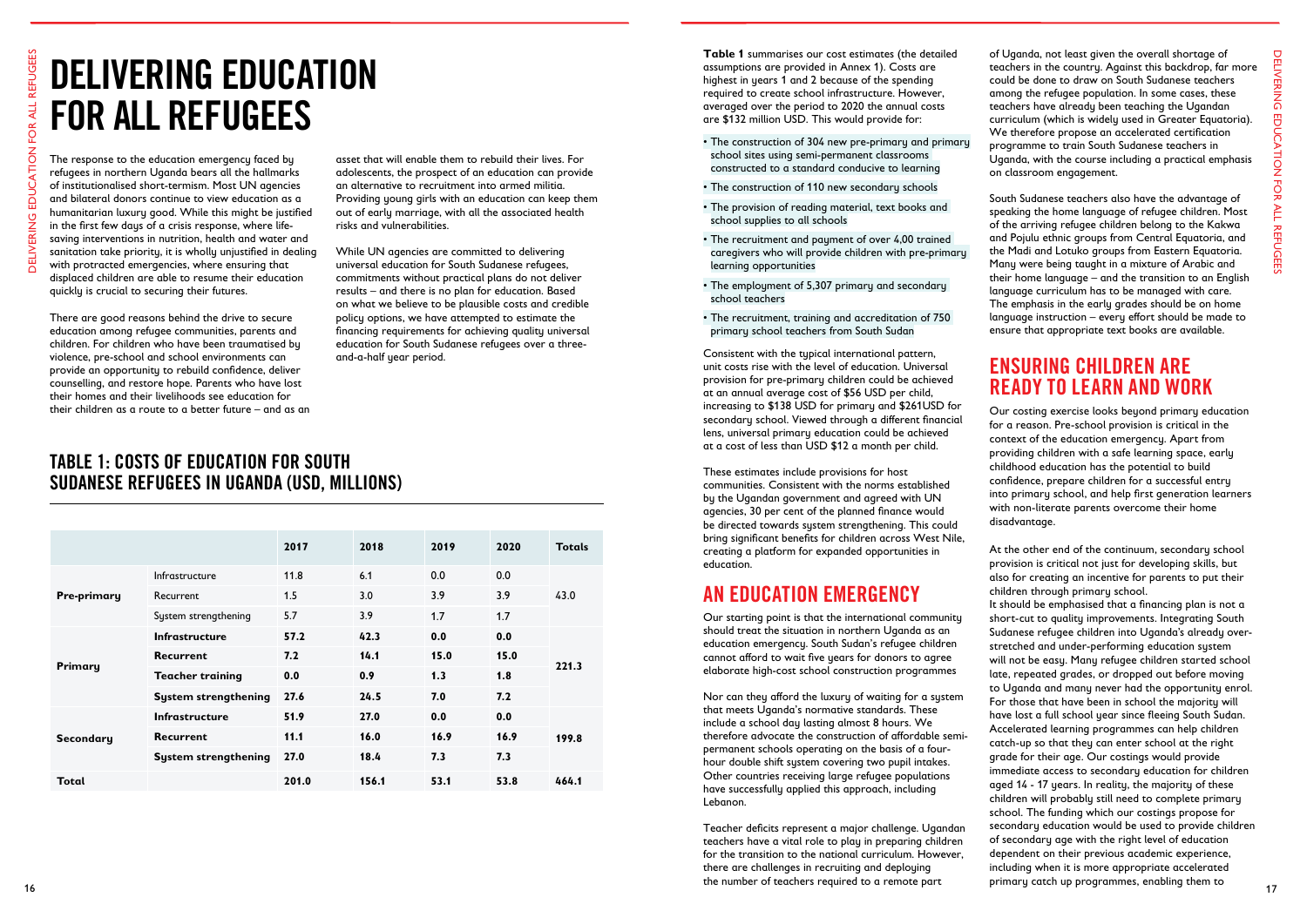**• Bilateral Donors: Uganda's major bilateral aid donors could reorient their plans to support the development of a multi-year response in education, providing an additional \$50 million USD annually.** 

This is an indicative and partial list of potential funding sources. Successful delivery will require greatly strengthened administrative arrangements and delivery mechanisms. Uganda would stand to greatly benefit from the type of approach advocated by the Education Commission chaired by the UN Special Envoy for Education, Gordon Brown. The Commission has called for a new mechanism – the International Financing Facility for Education – to bring together public and private donors, alongside international financial institutions such as the World Bank and regional development banks, not just to raise additional financing for education but to ensure it is used more effectively. Such a facility would help bring order and efficiency to the fragmented and poorly coordinated world of planning for education in humanitarian emergencies.

Looking ahead, ownership by the Government of Uganda and its agencies is critical. Paradoxically, the refugee crisis presents an opportunity to deepen cooperation between government and donors in a area with some of the worst education indicators. However, the current cycle of planning short-term humanitarian projects based on annual appeals, and with a weak link to long-term development programmes, has to be broken. Consistent with the principles agreed under ReHope and the Comprehensive Refugee Response Framework launched in March 2017, donors should align behind a single plan designed to maximise delivery and minimise transaction costs. One option that could be considered is the creation of a pooled fund for refugee education under a governance structure cochaired by the Minister of Education and a relevant multilateral agency.

### POLICY REFORM TO ACCELERATE EDUCATIONAL PROGRESS

Uganda's inclusive refugee policy framework already provides the foundation for delivering public services to refugees and host communities. Predictable development and humanitarian funding has a vital part to play in realising the promise of those policies.

But in the preparation of this report we identified a series of additional policy reforms which could significantly improve the delivery of educational services and improve outcomes, including:

- The Government of Uganda, which has demonstrated great leadership in the face of a significant crisis, should review the current division of labour between the Office of the Prime Minister and the Ministry of Education and Sports in managing the refugee response.
- The education sector should replicate the policy and practice inherent in the Second National Development Plan and include the specific needs of refugee populations and host communities in its new Education Sector Plan.
- The removal of all fees associated with the equation of education related documents and the creation of an expedited process for the recognition of prior learning by refugees now living in and looking to access education in Uganda.
- The removal of exam fees for refugees, including secondary entrance and higher education examination and associated application fees.
- The creation of an accelerated teacher training programme for South Sudanese teachers, allowing them to become registered teachers in Uganda, ideally via in-service teacher training which would allow them to work as teaching assistants whilst studying and prior to accreditation. Our costings provide for such a programme along with the salaries of 750 such teachers over the duration of the plan.
- Development and agreement of new specifications for school buildings which would allow for greater value for moneu and improved construction times with the phased replacement of these buildings once the need for permanent schools in these areas has been established.
- 18 19DELIVERING EDUCATION FOR ALL REFUGEESING EDUCATION EN CONSUMERATION EN CONSUMERATION EN CONSUMERATION EN<br>PLANS EDUCATION FOR ALL REFUGEES DE LA PLANS EDUCATION EN CONSUMERATION EN CONSUMERATION EN CONSUMERATION EN C<br>D • **The Global Partnership for Education (GPE):**  The GPE is the largest source of multilateral funding for education. Several sources of finance could be mobilised from within current allocations. For example, much of the GPE's grant to South Sudan remains unspent and could be redeployed in part to refugees in northern Uganda. Similarly, difficulties in implementation have resulted in just \$21 million USD of the GPE's 2014 - 2018 \$100 million USD allocation to Uganda being spent. *Subject to a clear and binding commitment to replenish any funds used*, part of the unspent budget could be channelled to the South Sudanese refugee response. Given the scale of the crisis, the GPE Board could, as an emergency measure, create a new financing instrument for crossborder populations, drawing down funding already allocated which remains unspent. **Whatever the means, around \$20 million USD annually could be allocated as a grant towards supporting refugees and host communities and education system-strengthening.** 
	- **Education Cannot Wait: A Fund for Education in Emergencies:** Launched at the World Humanitarian Summit in 2016.

eventually make the transition to secondary education. There will also be an urgent need to focus on the acquisition of basic literacy and numeracy skills so that children at all grade levels and ages are equipped to learn.

The trauma experienced by refugee children has to be factored into the planned provision. These children have witnessed violence, suffered loss, and been forced to flee to an unfamiliar environment. Their schools and teachers have a vital role to play in providing not just a learning environment, but a sanctuary in which they can rebuild their lives.

Finally, education cannot be treated in isolation. Effective education systems cannot be built in the midst of extensive child poverty, ill-health, inadequate access to water and sanitation. That is why the international response must support an integrated and comprehensive strategy for human development across refugees and host communities.

## FINANCING THE PLAN

The principles of fair burden-sharing and the commitments undertaken by donors for refugees provide a strong rationale for support from the international community. In 2016, Uganda agreed to pioneer a comprehensive approach to refugee protection complementing humanitarian responses with long-term development action, benefiting both refugees and the communities hosting them. There is now a danger that, in the face of severe underfunding and the fastest-growing refugee emergency in the world, Uganda's policy will be undermined and the future of the Comprehensive Refugee Response Framework thrown into question, along with the credibility of the donor community.

Averting this danger will require an approach to financing that looks beyond traditional humanitarian appeal sources. Several opportunities present themselves:

• **The World Bank's regional refugee sub-**

**window:** Under the recently replenished International Development Association (IDA), the World Bank has established a window for financing refugees and host community programmes, with half of the resources provided in the form of a grant. Country allocations under the window are determined in part by refugee numbers. Initial estimates suggest Uganda may be eligible for up to \$400 million USD over the period 2018 to 2020. **Allocating \$50-60 million USD annually to education would provide a foundation for the multi-year funding required to achieve quality universal provision for refugees and the Ugandan children from the communities in which they live.**

Education Cannot Wait (ECW) includes a 'First Response Window' – a unique mechanism to fund immediate education needs, either at the onset or escalation of a crisis. This mechanism funds a range of partners and activities on the ground for 12 months and serves as a catalyst for improved coordination and education response plans. ECW has allocated 'First Response' funding to Uganda which could be used to strengthen the capacity of the Ministry of Education to engage in the refugee response, enhance co-ordination and information management and to catalyse the creation of schools using the semipermanent specifications envisaged in this plan and to support the roll out of double shifting. **Delivery during 2017 could play a critical role in supporting the development of the framework for ensuring 2018 becomes a breakthrough year in delivering education for refugee children.**

ECW should also make funding available to the response in Uganda from its 'Multi-year Window' which provides sustained funding support (3-5 years) to help bridge the gap between the immediate and long term response. **One option would be for ECW to lead on the financing and planning for delivery in pre-primary provision. Providing funding of at least \$5 million USD a year over the next three and a half years would enable ECW to meet 50 per cent of the cost of preprimary education.**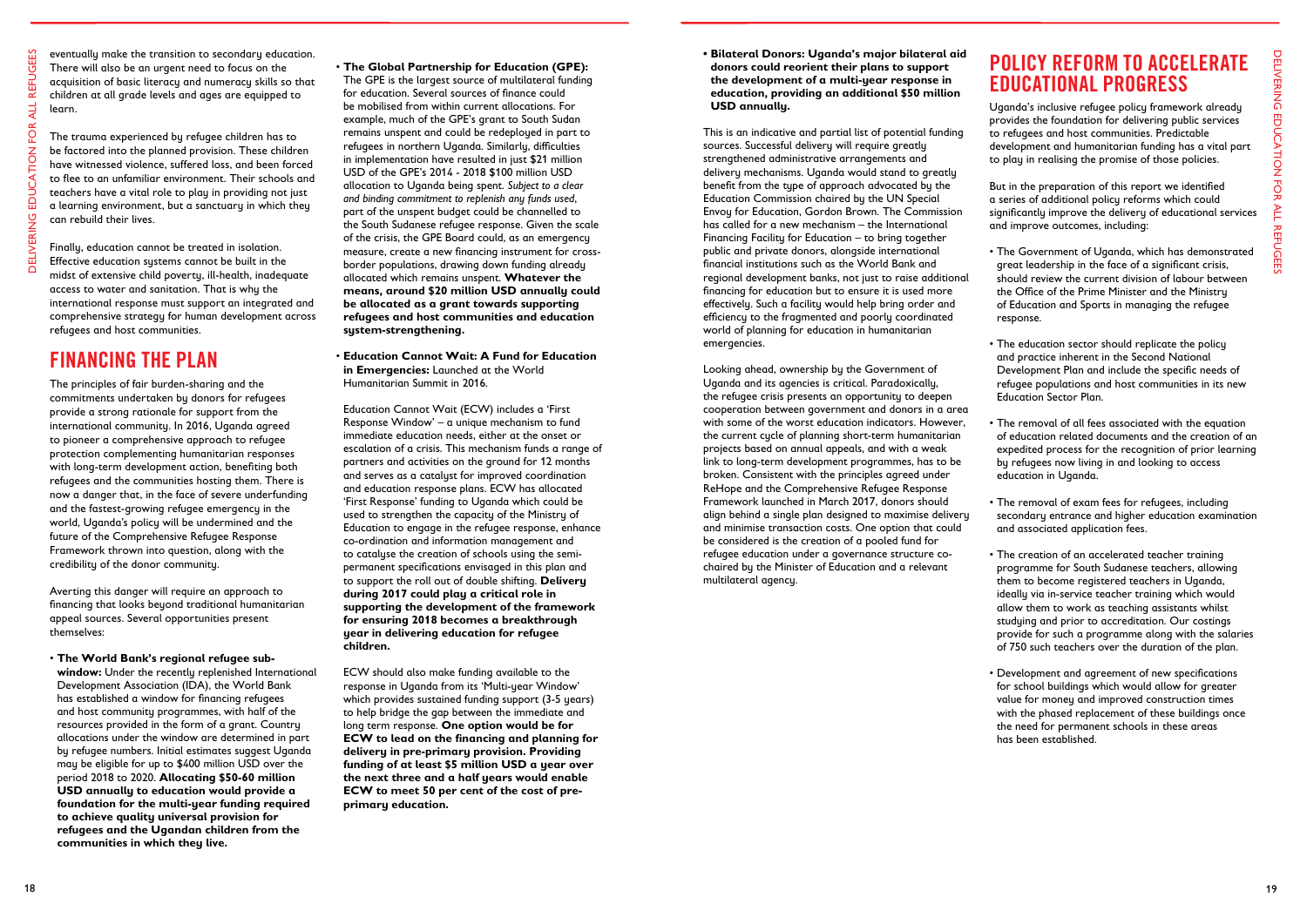

The state of provision for refugee education in Uganda represents an education emergency – but it is also an opportunity. It is an opportunity for the international community to demonstrate it is serious about the pledges undertaken at successive summits on humanitarian action and refugees. And it is an opportunity to draw a line in the sand on the institutionalised neglect of education in during education emergencies. Providing refugees with an opportunity to learn is the building block for their recovery and a vital link from humanitarian response to recovery, resilience and long-term development.

The plan of action set out in this report is not a silver bullet. It will not deliver world class education. Nor will it resolve the underlying problems that pose significant challenges for Uganda's education sustem. What it will do is provide the hope that comes with education to vulnerable refugee children, and to children in host communities. It will also signal that the international community stands ready to back the pledges made at international summits with practical action, backed by finance.

# CONCLUSION **APPENDIX**

- **1** UNHCR (2017). *South Sudan Situation: Regional Update, 16 30 April 2017.* UNHCR
- **2** Based on rate of arrivals 1st January 2017 30th April 2017
- **3** UNHCR (2017). *South Sudan Regional Refugee Response Plan: Funding Snapshot as of 01-Jun-17.* UNHCR
- **4** UNHCR (2017). *South Sudan Regional Refugee Response Plan January December 2017 Revised May 2017.* UNHCR
- **5** Author's calculation based on costs of education at pre-primary, primary and secondary levels
- **6** UNHCR (2017). *South Sudan Situation: Regional Update, 16 30 April 2017.* UNHCR
- **7** UNHCR (2017). *Uganda : South Sudan Refugee Situation (Info-Graphic): Bi-Weekly Update: 6 March 2017.* UNHCR **8** Author's calculation
- **9** UNHCR (2016). *Mid-Year Trends, June 2016.* UNHCR
- **<sup>10</sup>** https://ugandarefugees.org/ Accessed 14th June 2017
- **<sup>11</sup>** Author's calculation based on UNHCR (2017). *South Sudan Situation: Regional Update, 16 30 April 2017.* UNHCR and UNHCR (2017). *Uganda : South Sudan Refugee Situation (Info-Graphic): Bi-Weekly Update: 6 March 2017.* UNHCR.
- **<sup>12</sup>** UNHCR (2016). *Comprehensive Refugee Response Framework: from the New York Declaration to a global compact on refugees.* UNHCR
- **<sup>13</sup>** UN OCHA (2016) *South Sudan Humanitarian Response Plan January December 2017.* UN OCHA
- **<sup>14</sup>** UN OCHA (2016) *South Sudan Humanitarian Response Plan January December 2017.* UN OCHA
- **15** UN OCHA (2016) *South Sudan Humanitarian Response Plan January December 2017.* UN OCHA
- **<sup>16</sup>** IMF (2015) *Uganda: Staff report for the 2015 article iv consultation and fourth review under the policy support instrument—press release; staff report; and statement by the executive director for Uganda.*IMF.
- **<sup>17</sup>** World Bank (2016). *The Uganda Poverty Assessment Report 2016: Farms, cities and good fortune : assessing poverty reduction in Uganda from 2006 to 2013.*  World Bank.
- **<sup>18</sup>** 1.7% in 2014 http://data.worldbank.org/indicator/SE.XPD.TOTL.GD.ZS?locations=UG
- **<sup>19</sup>** World Bank (2016). *The Uganda Poverty Assessment Report 2016: Farms, cities and good fortune : assessing poverty reduction in Uganda from 2006 to 2013.* World Bank.
- **<sup>20</sup>** Uganda Bureau of Statistics -UBOS- and ICF International. (2012). *Uganda Demographic and Health Survey 2011.* Kampala, Uganda: UBOS and ICF **International**
- **<sup>21</sup>** UNHCR (2017). *South Sudan Regional Refugee Response Plan: Funding Snapshot as of 01-Jun-17.* UNHCR
- **<sup>22</sup>** Ministry of Health and National Bureau of Statistics (2010). *South Sudan Household Survey 2010, Final Report. Juba,* South Sudan.
- **<sup>23</sup>** Uganda Bureau of Statistics -UBOS- and ICF International. (2012). *Uganda Demographic and Health Survey 2011.* Kampala, Uganda: UBOS and ICF International.
- **<sup>24</sup>** UN OCHA (2016) *South Sudan Humanitarian Response Plan January December 2017.* UN OCHA
- **<sup>25</sup>** Education Cluster (2017) *"Education Cannot Wait for the War to End": The role of education in saving lives and averting the loss of another generation in South Sudan.* Education Cluster.
- **<sup>26</sup>** Author's calculation
- **<sup>27</sup>** World Bank DataBank Education Statistics Latest data point is 11% for pre-primary GER [Accessed 14th June 2017]
- **<sup>28</sup>** Uganda Bureau of Statistics -UBOS- and ICF International. (2012). *Uganda Demographic and Health Survey 2011.* Kampala, Uganda: UBOS and ICF International.
- **<sup>29</sup>** Uganda Bureau of Statistics -UBOS- and ICF International. (2012). *Uganda Demographic and Health Survey 2011.* Kampala, Uganda: UBOS and ICF International.
- **<sup>30</sup>** UWEZO (2016). *Are Our Children Learning (2016)? Uwezo Uganda Sixth Learning Assessment Report December 2016.* Uwezo.
- **<sup>32</sup>** Teachers Initiative in Sub-Saharan Africa (TISSA) (2013*)Teacher Issues in Uganda: A Diagnosis for a Shared Vision on Issues and the Designing of a Feasible,*
- *Indigenous and Effective Teachers' Policy.*
- **<sup>33</sup>** Wane, W. and Martin, G. H. (2013) *Education and Health Services in Uganda: Data for Results and Accountability.* World Bank.
- International.
- **<sup>35</sup>** Based on Yumbe and national average figures in The Republic of Uganda Ministry of Education, Science, Technology and Sports (2016) *Education Statistical Abstract 2015.*
- **<sup>36</sup>** World Bank (2016). *The Uganda Poverty Assessment Report 2016: Farms, cities and good fortune : assessing poverty reduction in Uganda from 2006 to 2013. World Bank.*
- **<sup>37</sup>** UNHCR (2017). *South Sudan Regional Refugee Response Plan January December 2017 Revised May 2017.* UNHCR

**<sup>31</sup>** UWEZO (2016). Are Our Children Learning (2016)? Uwezo Uganda Sixth Learning Assessment Report December 2016. Uwezo.

**<sup>34</sup>** Uganda Bureau of Statistics -UBOS- and ICF International. (2012). *Uganda Demographic and Health Survey 2011.* Kampala, Uganda: UBOS and ICF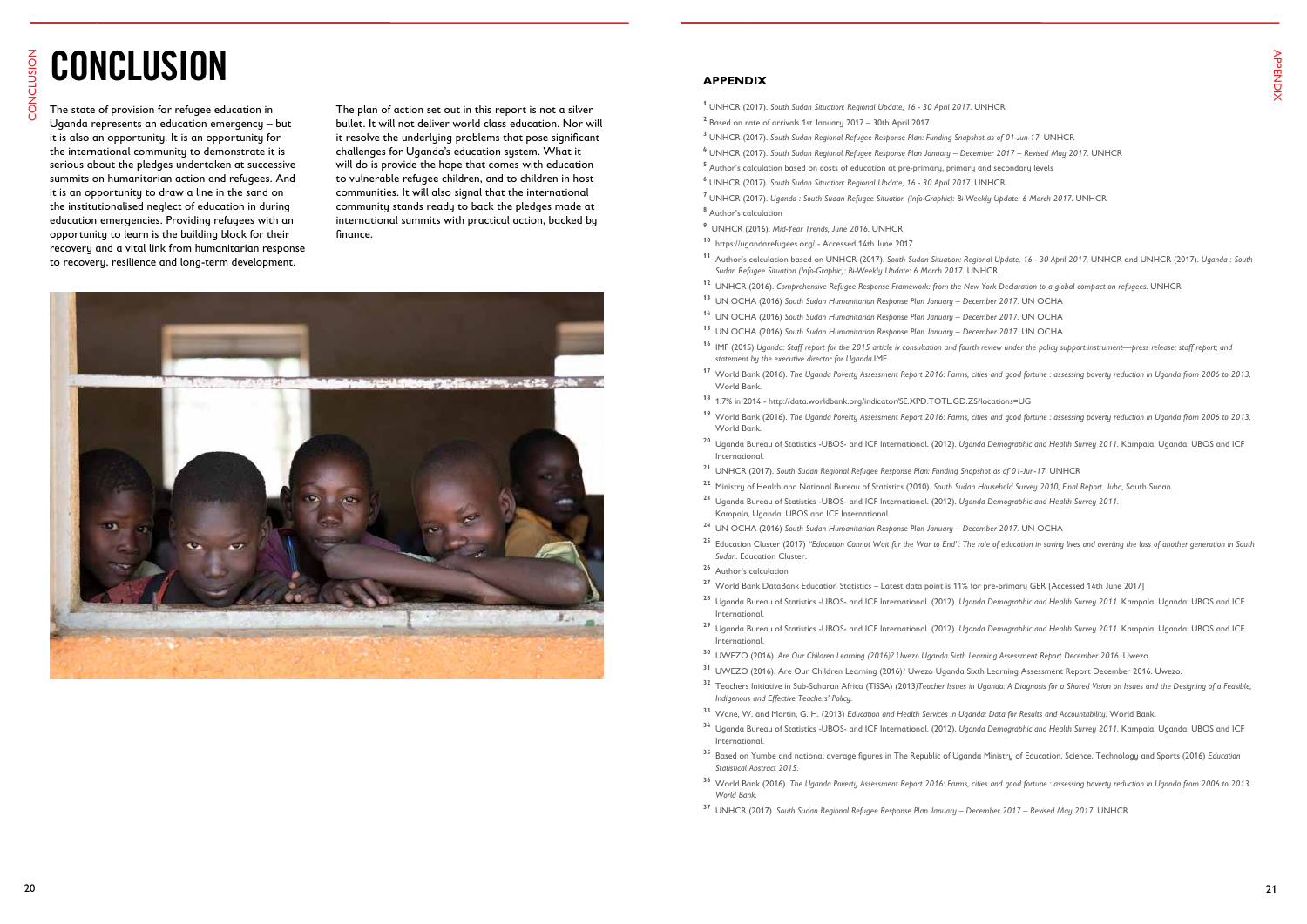# ANNEX: OVERVIEW OF COSTS

### 1. BENEFICIARY NUMBERS

### 1.1 SOUTH SUDANESE-ONLY REFUGEE POPULATION: CURRENT TOTAL (30 APRIL 2017): 898,864

| Age group          | <b>Level of education</b> | No. (30 April 2017) | % of total refugee<br>population (rounded) |
|--------------------|---------------------------|---------------------|--------------------------------------------|
| 3-5 years          | ECD                       | 98,875              | 11%                                        |
| 6-13 years         | Primary                   | 206,739             | 23%                                        |
| <b>14-17 years</b> | Secondary                 | 98,875              | 11%                                        |
| 3-17 years         |                           | 404,489             | 45%                                        |

### 1.2 SOUTH SUDANESE PROJECTED ARRIVALS AGED 3 – 17 FROM 26 MAY UNTIL 31 DEC 2017 (221 DAYS)

- Current daily average to date of 1,853 arrivals continues for rest of 2017 (SC projection)
- Distribution of refugee arrivals per age group remains the same as the current spread

| Age group   | Level of educa-<br>tion | % of total refugee<br>population | <b>Estimated Daily</b><br>arrival by age<br>group | <b>Estimated projected</b><br>arrivals 26 May-31<br>Dec 2017 by age<br>group |
|-------------|-------------------------|----------------------------------|---------------------------------------------------|------------------------------------------------------------------------------|
| 3-5 years   | <b>ECD</b>              | 11%                              | 204                                               | 45.046                                                                       |
| 6-13 years  | Primary                 | 23%                              | 426                                               | 94.188                                                                       |
| 14-17 years | Secondary               | 11%                              | 204                                               | 45,084                                                                       |
| Total       |                         | 45%                              | 834                                               | 184,318                                                                      |

### 1.3 TOTAL SOUTH-SUDANESE REFUGEES AGED 3 – 17 FIGURES FOR 2017 ASSUMPTIONS:

| <b>Delivering Quality Education for Every</b><br>South Sudanese Refugee Child in Uganda<br>July 2017 - December 2020<br>. BENEFICIARY NUMBERS |                           |                                                                                                                             |                                                   |                                                                                                                                                                                     | Assumptions:<br>• Current daily average to date of 1,853 arrivals continues for rest of 2017 (SC projection) |                                                                                                                                           |                                  |                                                     |                                                                              |
|-----------------------------------------------------------------------------------------------------------------------------------------------|---------------------------|-----------------------------------------------------------------------------------------------------------------------------|---------------------------------------------------|-------------------------------------------------------------------------------------------------------------------------------------------------------------------------------------|--------------------------------------------------------------------------------------------------------------|-------------------------------------------------------------------------------------------------------------------------------------------|----------------------------------|-----------------------------------------------------|------------------------------------------------------------------------------|
|                                                                                                                                               |                           |                                                                                                                             |                                                   |                                                                                                                                                                                     |                                                                                                              | • % distribution of refugee arrivals per age group remains the same as the current spread.                                                |                                  |                                                     |                                                                              |
|                                                                                                                                               |                           |                                                                                                                             |                                                   |                                                                                                                                                                                     | Age group                                                                                                    | <b>Level of education</b>                                                                                                                 | ulation                          | % of total refugee pop-                             | <b>Current estimated total</b><br>+ Projected 26 May-31<br>Dec 2017 arrivals |
|                                                                                                                                               |                           |                                                                                                                             |                                                   |                                                                                                                                                                                     | 3-5 years                                                                                                    | <b>ECD</b>                                                                                                                                | 11%                              |                                                     | 143,921                                                                      |
|                                                                                                                                               |                           | These workings illustrate how we have projected the number of                                                               |                                                   |                                                                                                                                                                                     | 6-13 years                                                                                                   | Primary                                                                                                                                   | 23%                              |                                                     | 300,927                                                                      |
|                                                                                                                                               |                           | potential beneficiaries of educational services for each year of the plan.                                                  |                                                   |                                                                                                                                                                                     | 14-17 years                                                                                                  | Secondary                                                                                                                                 | 11%                              |                                                     | 143,959                                                                      |
|                                                                                                                                               |                           |                                                                                                                             |                                                   |                                                                                                                                                                                     | <b>Total</b>                                                                                                 |                                                                                                                                           | 45%                              |                                                     | 588,807                                                                      |
| <b>CURRENT TOTAL (30 APRIL 2017): 898,864</b><br>Age group                                                                                    | <b>Level of education</b> | <b>1.1 SOUTH SUDANESE-ONLY REFUGEE POPULATION:</b>                                                                          | No. (30 April 2017)                               | % of total refugee<br>population (rounded)                                                                                                                                          | <b>DURING 2018</b><br>Assumptions:                                                                           | 1.4 SOUTH-SUDANESE REFUGEES AGED 3 - 17 YEARS PROJECTED ARRIVALS                                                                          |                                  |                                                     |                                                                              |
| 3-5 years                                                                                                                                     | <b>ECD</b>                | 98,875                                                                                                                      |                                                   | 11%                                                                                                                                                                                 |                                                                                                              | • Current daily average to date of 1,853 arrivals continues for rest of 2018 (SC projection)                                              |                                  |                                                     |                                                                              |
| 6-13 years                                                                                                                                    | Primary                   | 206,739                                                                                                                     |                                                   | 23%                                                                                                                                                                                 |                                                                                                              | • % distribution of refugee arrivals per age group remains the same as the current spread<br>• NB. For 2019 & 2020 assume no new arrivals |                                  |                                                     |                                                                              |
| <b>14-17 years</b>                                                                                                                            | Secondary                 | 98,875                                                                                                                      |                                                   | 11%                                                                                                                                                                                 |                                                                                                              |                                                                                                                                           |                                  |                                                     |                                                                              |
| 3-17 years                                                                                                                                    |                           | 404,489                                                                                                                     |                                                   | 45%                                                                                                                                                                                 | Age group                                                                                                    | <b>Level of education</b>                                                                                                                 | % of total refugee<br>population | <b>Estimated Dai-</b><br>ly arrival by age<br>group | <b>Estimated project-</b><br>ed arrivals 2018                                |
|                                                                                                                                               |                           | <b>1.2 SOUTH SUDANESE PROJECTED ARRIVALS</b>                                                                                |                                                   |                                                                                                                                                                                     | 3-5 years                                                                                                    | <b>ECD</b>                                                                                                                                | 11%                              | 204                                                 | 74,398                                                                       |
|                                                                                                                                               |                           | AGED 3 - 17 FROM 26 MAY UNTIL 31 DEC 2017 (221 DAYS)                                                                        |                                                   |                                                                                                                                                                                     | 6-13 years                                                                                                   | Primary                                                                                                                                   | 23%                              | 426                                                 | 155,559                                                                      |
| Assumptions:                                                                                                                                  |                           |                                                                                                                             |                                                   |                                                                                                                                                                                     | 14-17 years                                                                                                  | Secondary                                                                                                                                 | 11%                              | 204                                                 | 74,460                                                                       |
|                                                                                                                                               |                           | • Current daily average to date of 1,853 arrivals continues for rest of 2017 (SC projection)                                |                                                   |                                                                                                                                                                                     | <b>Total</b>                                                                                                 |                                                                                                                                           | 45%                              | 834                                                 | 304,417                                                                      |
| Age group                                                                                                                                     | Level of educa-<br>tion   | • Distribution of refugee arrivals per age group remains the same as the current spread<br>% of total refugee<br>population | <b>Estimated Daily</b><br>arrival by age<br>group | • 26 May-31 Dec 2017 total planning figure for school age South Sudanese refugees: 404,489+184,318 = 588,807<br><b>Estimated projected</b><br>arrivals 26 May-31<br>Dec 2017 by age | AT END OF 2018                                                                                               | <u>1.5 TOTAL ESTIMATED SOUTH SUDANESE REFUGEES AGED 3 - 17</u>                                                                            |                                  |                                                     |                                                                              |
|                                                                                                                                               |                           |                                                                                                                             |                                                   | group                                                                                                                                                                               | Assumptions:                                                                                                 |                                                                                                                                           |                                  |                                                     |                                                                              |
| 3-5 years                                                                                                                                     | <b>ECD</b>                | 11%                                                                                                                         | 204                                               | 45,046                                                                                                                                                                              | . No new arrivals in 2019 and 2020                                                                           | • Current numbers + 2017 projected arrivals + 2018 projected arrivals                                                                     |                                  |                                                     |                                                                              |
| 6-13 years                                                                                                                                    | Primary                   | 23%                                                                                                                         | 426                                               | 94,188                                                                                                                                                                              |                                                                                                              |                                                                                                                                           |                                  |                                                     |                                                                              |
| 14-17 years                                                                                                                                   | Secondary                 | 11%                                                                                                                         | 204                                               | 45,084                                                                                                                                                                              |                                                                                                              |                                                                                                                                           |                                  |                                                     | <b>Current estimated</b>                                                     |
| <b>Total</b>                                                                                                                                  |                           | 45%                                                                                                                         | 834                                               | 184,318                                                                                                                                                                             | Age group                                                                                                    | <b>Level of education</b>                                                                                                                 |                                  | % of total refugee<br>population                    | total + Projected 2017<br>+ 2018 arrivals                                    |
|                                                                                                                                               |                           |                                                                                                                             |                                                   |                                                                                                                                                                                     | 3-5 years                                                                                                    | <b>ECD</b>                                                                                                                                | 11%                              |                                                     | 218,319                                                                      |
|                                                                                                                                               |                           |                                                                                                                             |                                                   |                                                                                                                                                                                     |                                                                                                              |                                                                                                                                           |                                  |                                                     |                                                                              |
|                                                                                                                                               |                           |                                                                                                                             |                                                   |                                                                                                                                                                                     | 6-13 years                                                                                                   | Primary                                                                                                                                   | 23%                              |                                                     | 456,486                                                                      |
|                                                                                                                                               |                           |                                                                                                                             |                                                   |                                                                                                                                                                                     |                                                                                                              |                                                                                                                                           |                                  |                                                     |                                                                              |
|                                                                                                                                               |                           |                                                                                                                             |                                                   |                                                                                                                                                                                     | 14-17 years<br><b>Total</b>                                                                                  | Secondary                                                                                                                                 | 11%<br>45%                       |                                                     | 218,419<br>893,224                                                           |

- Current daily average to date of 1,853 arrivals continues for rest of 2017 (SC projection)
- % distribution of refugee arrivals per age group remains the same as the current spread.

| Age group   | <b>Level of education</b> | % of total refugee pop-<br>ulation | <b>Current estimated total</b><br>+ Projected 26 May-31<br>Dec 2017 arrivals |
|-------------|---------------------------|------------------------------------|------------------------------------------------------------------------------|
| 3-5 years   | <b>ECD</b>                | 11%                                | 143.921                                                                      |
| 6-13 years  | Primary                   | 23%                                | 300,927                                                                      |
| 14-17 years | Secondary                 | 11%                                | 143,959                                                                      |
| Total       |                           | 45%                                | 588,807                                                                      |

#### 1.4 SOUTH-SUDANESE REFUGEES AGED 3 – 17 YEARS PROJECTED ARRIVALS DURING 2018

- Current daily average to date of 1,853 arrivals continues for rest of 2018 (SC projection)
- % distribution of refugee arrivals per age group remains the same as the current spread
- NB. For 2019 & 2020 assume no new arrivals

| Age group     | <b>Level of education</b> | % of total refugee<br>population | <b>Estimated Dai-</b><br>ly arrival by age<br>group | <b>Estimated project-</b><br>ed arrivals 2018 |
|---------------|---------------------------|----------------------------------|-----------------------------------------------------|-----------------------------------------------|
| 3-5 years     | ECD.                      | 11%                              | 204                                                 | 74,398                                        |
| 6-13 years    | Primary                   | 23%                              | 426                                                 | 155,559                                       |
| $14-17$ years | Secondary                 | 11%                              | 204                                                 | 74.460                                        |
| Total         |                           | 45%                              | 834                                                 | 304,417                                       |

#### 1.5 TOTAL ESTIMATED SOUTH SUDANESE REFUGEES AGED 3 – 17 AT END OF 2018

- Current numbers + 2017 projected arrivals + 2018 projected arrivals
- No new arrivals in 2019 and 2020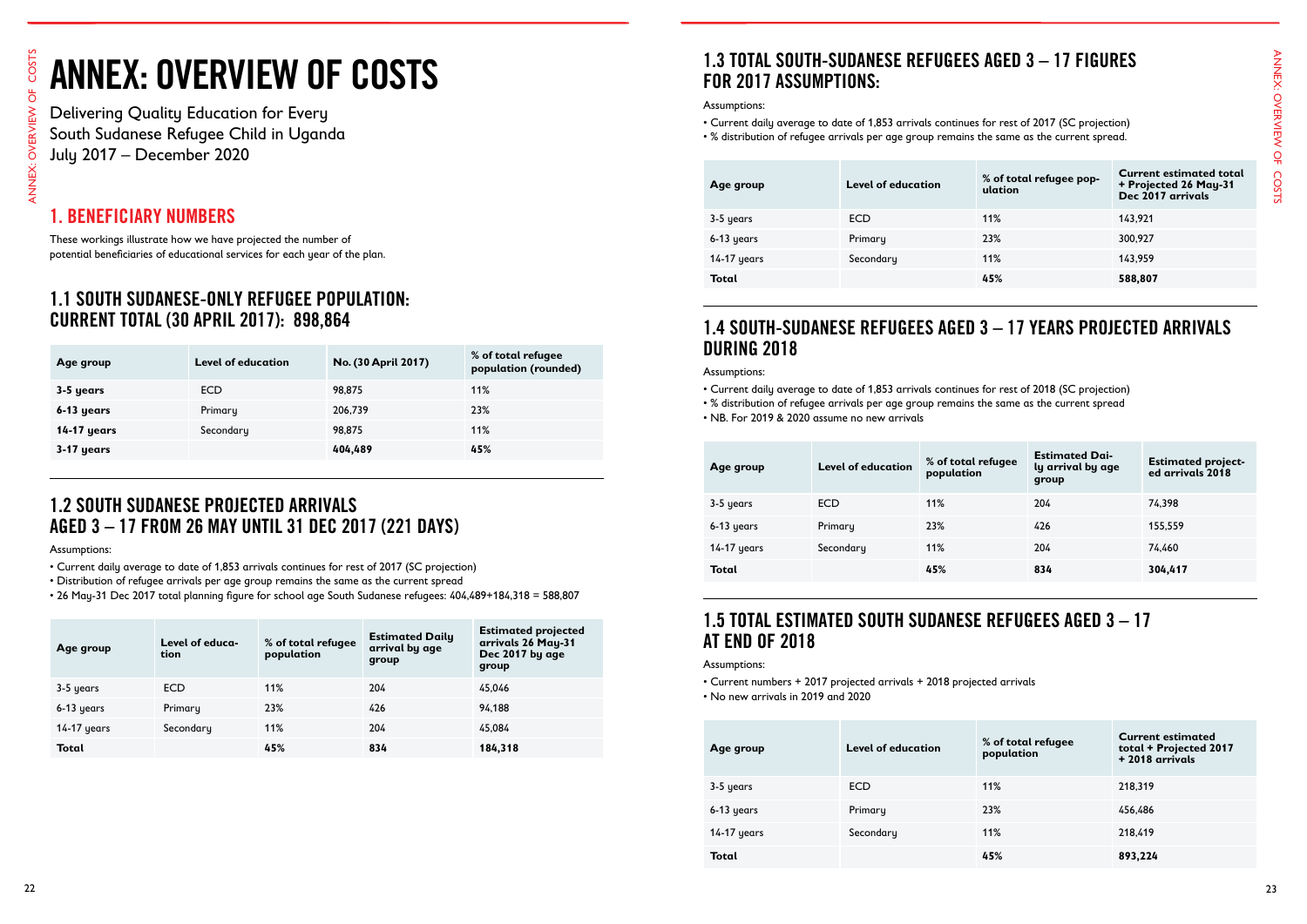#### 2. CALCULATING COSTS FOR INCLUSIVE COMMUNITY AND SYSTEM STRENGTHENING

- Government guidelines state that 30% of total funding for refugee assistance should be allocated to host communities and government system strengthening.
- These costs are included, under "Inclusive community and system strengthening" in our costings.
- This funding will be used to provide support to the Government of Ugandan to exercise its responsibilities for educational policy implementation, oversight and monitoring including support for duties exercised by the District Education officials and the Ministry of Education. Costs will include, support to host community students, teacher recruitment, additional training and professional development for teaching staff to ensure they are prepared to teach refugee students, many of whom have experienced significant trauma and support for school based management and PTC/PTA/SMC costs.

- # caregivers: # children/50 (double shift)
- # classrooms: # children/100 (double shift)
- # latrines: # children/80 (double shift)

#### 3. PRE-PRIMARY COSTINGS

#### **Assumptions Government standards used:**

- 1 caregiver: 25 children
- 1 classroom: 25 children
- 1 latrine : 40 children (Sphere standard)
- Double shifting will allow caregivers to work with 50 children over the course of the day and for classrooms to accommodate 50 children in two sessions and for latrines to be used by up to 80 children

#### **Calculations:**

#### **No. of ECD/Primary School sites:**

- Suggestion is that pre-primary classrooms are attached to primary schools to share essential infrastructure (borehole, rainwater harvesting).
- Ideal size of primary school is 1,500 children, therefore in 2017, 200 primary sites with adjoining pre-primary centres required.

#### **No. of new arrivals in 2018 staged: half in first 6 months, half in second 6 months**

### 3.1 PRE-PRIMARY COSTINGS 2017

# 3-5 year olds (2017 projected): 143,921

| <b>Line</b>                                               | <b>Unit</b> | $#$ unit | <b>Cost USD</b>    | <b>Total USD</b> |
|-----------------------------------------------------------|-------------|----------|--------------------|------------------|
| <b>One off costs</b>                                      |             |          |                    |                  |
| Semi-Permanent classroom                                  | Classroom   | 1,439    | 6,000              | 8,634,000        |
| (1 of 3 classrooms in block cost inc. office and storage) | Classroom   | 1,439    | 6,000              | 8,634,000        |
| Permanent latrine (1)                                     | Latrine     | 1,799    | 1,368              | 2,461,032        |
| Handwashing and drinking water point                      | Site        | 200      | 148                | 29,600           |
| Furniture (e.g. mats, bookshelves) (per classroom)        | Classroom   | 1,439    | 200                | 287,800          |
| Outdoor play equipment                                    | Site        | 200      | 400                | 80,000           |
| <b>ECD Caregiver pre-service training</b>                 | Caregiver   | 2,878    | 100                | 287,800          |
|                                                           |             |          | <b>Subtotal</b>    | 11,780,232       |
| <b>Recurring costs per year</b>                           |             |          |                    |                  |
| Classroom supplies and equipment incl reading books       | Classroom   | 1,439    | 300                | 431,700          |
| ECD Caregiver salary (per caregiver for 6 months)         | Caregiver   | 2,878    | 366                | 1,053,348        |
|                                                           |             |          | <b>Subtotal</b>    | 1,485,048        |
|                                                           |             |          | <b>Total</b>       | 13,265,280       |
|                                                           |             |          |                    |                  |
| Inclusive community and system strengthening              |             |          | <b>Total</b>       | 5,685,120        |
|                                                           |             |          | <b>Grand total</b> | 18,950,400       |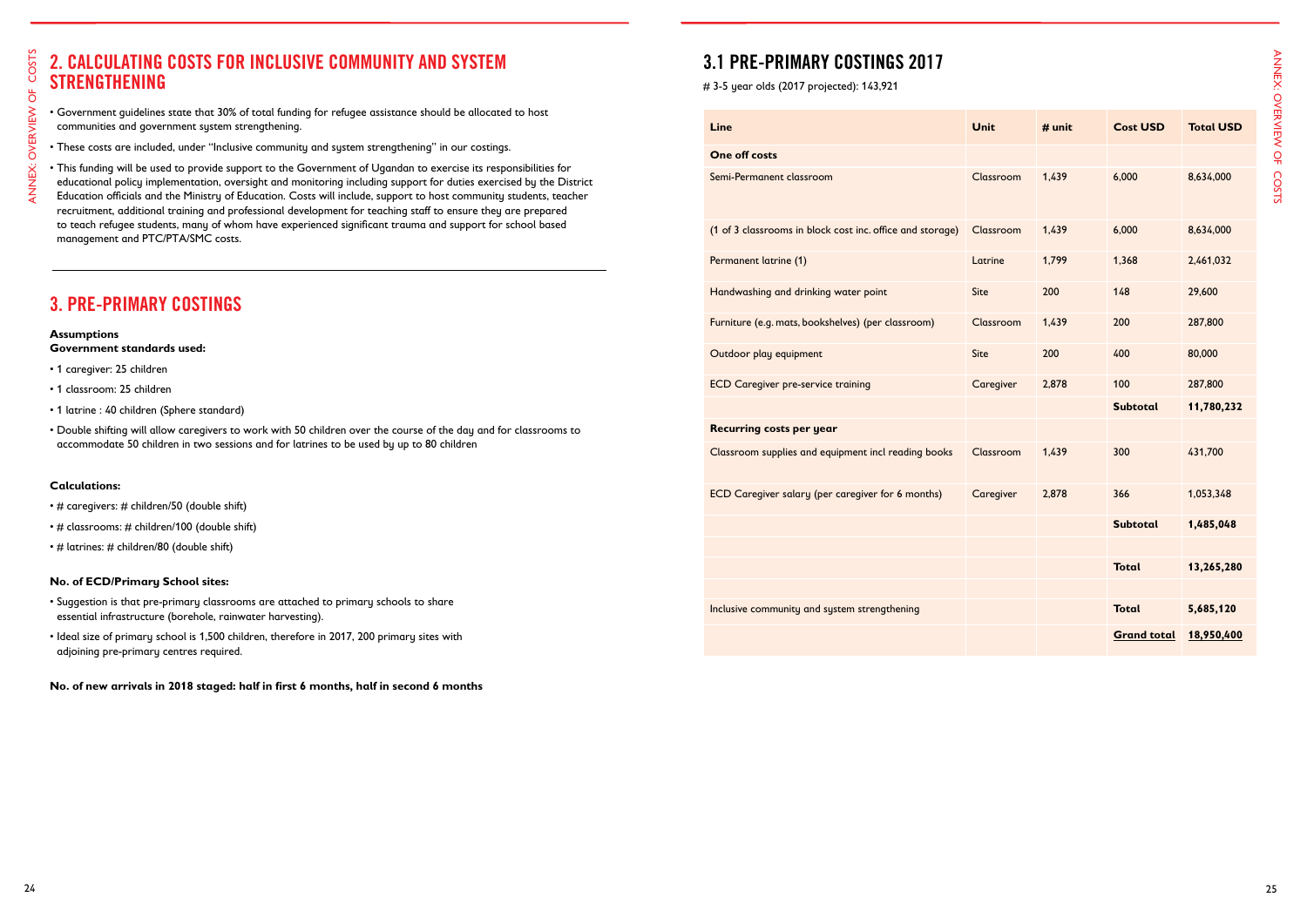## 3.2 PRE-PRIMARY COSTINGS 2018

# 3-5 year olds (2017 projected): 143,921

| <b>Line</b>                                                     | <b>Unit</b> | $#$ unit | <b>Cost USD</b>               | <b>Total USD</b> |
|-----------------------------------------------------------------|-------------|----------|-------------------------------|------------------|
| One off costs                                                   |             |          |                               |                  |
| Semi-Permanent classroom                                        | Classroom   | 1,439    | 6,000                         | 8,634,000        |
| (1 of 3 classrooms in block cost inc.<br>office and storage)    | Classroom   | 744      | 6,000                         | 4,464,000        |
| Permanent latrine (1)                                           | Latrine     | 930      | 1,368                         | 1,272,240        |
| Handwashing and drinking water point                            | Site        | 104      | 148                           | 15,392           |
| Furniture (e.g. mats, bookshelves) (per classroom)              | Classroom   | 744      | 200                           | 148,800          |
| Outdoor play equipment                                          | <b>Site</b> | 104      | 400                           | 41,600           |
| <b>ECD Caregiver pre-service training</b>                       | Caregiver   | 1,488    | 100                           | 148,800          |
|                                                                 |             |          | <b>Subtotal</b>               | 6,090,832        |
| <b>Recurring costs per year for new arrivals</b>                |             |          |                               |                  |
| Classroom supplies and equipment incl reading books             | Classroom   | 744      | 300                           | 223,200          |
| <b>ECD Caregiver salary</b><br>(per caregiver for 1st 6 months) | Caregiver   | 744      | 366                           | 272,304          |
| <b>ECD Caregiver salary</b><br>(per caregiver for 2nd 6 months) | Caregiver   | 1,488    | 366                           | 544,608          |
|                                                                 |             |          | <b>Subtotal</b>               | 495,504          |
| <b>Recurring costs per year for 2017 enrolment</b>              |             |          |                               |                  |
| Classroom supplies and equipment incl reading books             | Classroom   | 1,439    | 300                           | 431,700          |
| ECD Caregiver salary (per caregiver for 12 months)              | Caregiver   | 2,878    | 732                           | 2,106,696        |
|                                                                 |             |          | <b>Subtotal</b>               | 2,538,396        |
|                                                                 |             |          |                               |                  |
|                                                                 |             |          | <b>Total</b>                  | 9,169,732        |
|                                                                 |             |          |                               |                  |
| Inclusive community and system strengthening                    |             |          | <b>Total</b>                  | 3,929,885        |
|                                                                 |             |          |                               |                  |
|                                                                 |             |          | <b>Grand total 13,099,617</b> |                  |

one-off costs for current refugees & 2017 projected one-off costs for projected 2018 arrivals sts with no new arrivals sts with no new arrivals

# ANNEX: OVERVIEW OF COSTS ANNEX: OVERVIEW OF COSTS

# 3.3 PRE-PRIMARY COSTINGS 2019 & 2020

219,319 total children aged 3-5 (2017+2018) assuming no new arrivals 2019 onwards

| Line                                                | Unit      | $#$ unit | <b>Cost USD</b>    | <b>Total USD</b> |
|-----------------------------------------------------|-----------|----------|--------------------|------------------|
| Recurring costs per year for all children aged 3-5  |           |          |                    |                  |
| Classroom supplies and equipment incl reading books | Classroom | 2,183    | 300                | 654,900          |
| ECD Caregiver salary (per caregiver for 12 months)  | Caregiver | 4,366    | 732                | 3,195,912        |
|                                                     |           |          |                    |                  |
|                                                     |           |          | <b>Total</b>       | 3,850,812        |
|                                                     |           |          |                    |                  |
| Inclusive community and system strengthening        |           |          | <b>Total</b>       | 1,650,348        |
|                                                     |           |          |                    |                  |
|                                                     |           |          | <b>Grand Total</b> | 5,501,160        |
|                                                     |           |          |                    |                  |

NB. Assume same figures for both 2019 & 2020

## 3.4 PRE-PRIMARY COSTINGS 2017 - 2020

| Year               | Cost (USD) | <b>Notes</b>               |
|--------------------|------------|----------------------------|
| 2017               | 18,950,400 | Majority for c<br>arrivals |
| 2018               | 13,099,617 | Majority for c             |
| 2019               | 5,501,160  | <b>Recurring cos</b>       |
| 2020               | 5,501,160  | <b>Recurring cos</b>       |
| <b>Grand Total</b> | 43,052,337 |                            |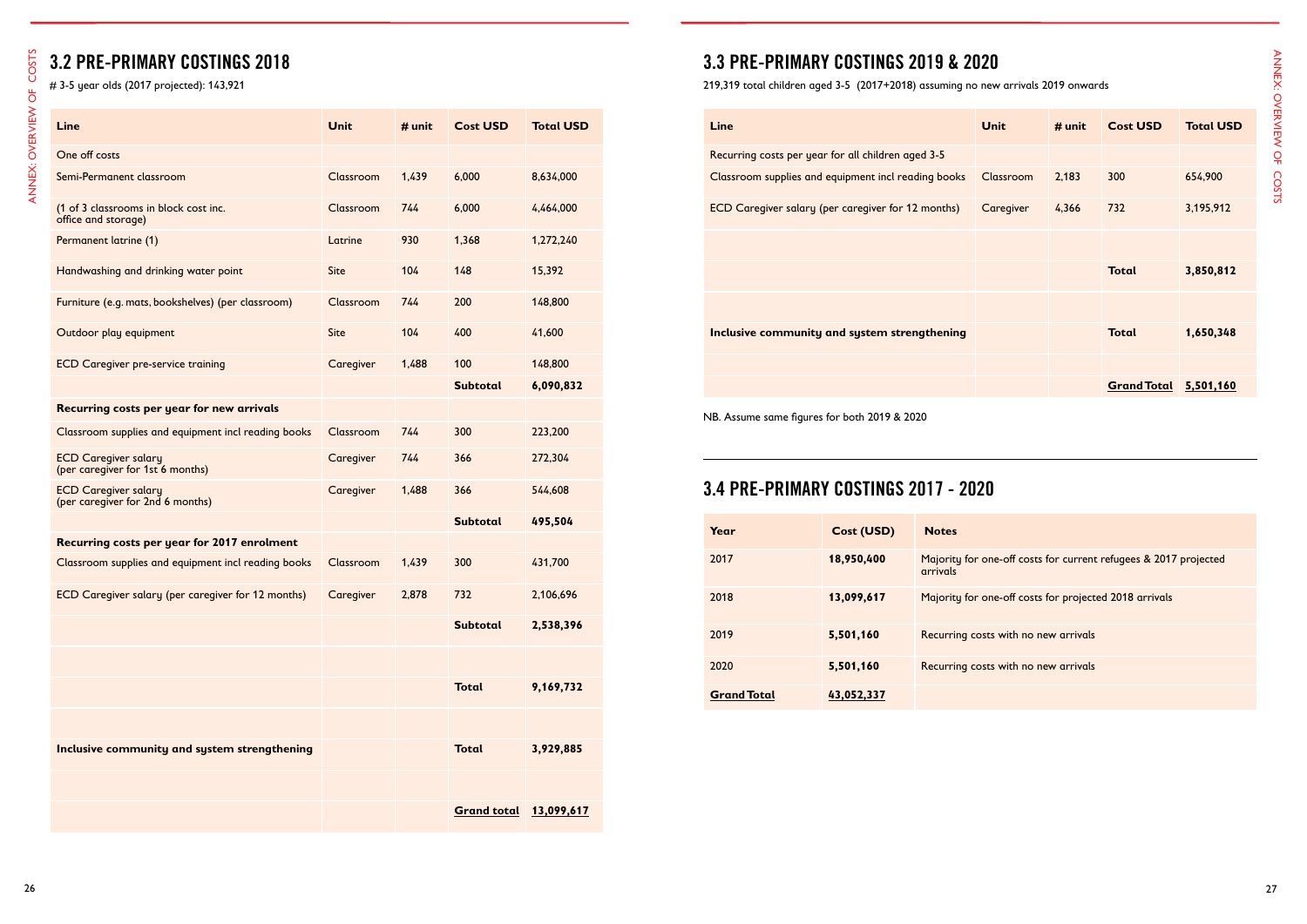# COSTS ANNEX: OVERVIEW OF COSTSOVERVIEW OF ANNEX:

## 4. PRIMARY COSTINGS

#### **Assumptions**

#### **Government standards:**

- 1 Teacher: 53 children
- 1 Classroom:53 children
- 1 latrine : 40 children

Double shifting will allow teachers to teach 106 accommodate 106 children in two sessions and fo

• Teacher accommodation: 1 block for 4 teachers

#### **Calculations:**

- Calculating # teachers: # children/106
- Calculating # classrooms : # children /53 per less
- Calculating # classrooms used on double shift sys
- Calculating # latrines: # children/40
- Calculating # teacher accommodation : # teache

• Ideal size of primary school is 1,500 children, ther projected with a further 104 in 2018.

**No. of new arrivals in 2018 staged: half in fir** 

#### **No. of ECD/Primary School sites:**

## 4.1 PRIMARY COSTINGS 2017

# 6-13 year olds (2017 projected): 300,927

|                                                                                                           | <b>Line</b>                                             | Unit         | # unit  | <b>Cost USD</b>        | <b>Total USD</b> |
|-----------------------------------------------------------------------------------------------------------|---------------------------------------------------------|--------------|---------|------------------------|------------------|
|                                                                                                           | One off costs                                           |              |         |                        |                  |
| children over the course of the day and for classrooms to<br>or latrines to be used by up to 80 children. | Semi-Permanent classroom                                | Classroom    | 1,468   | 6,000                  | 8,805,000        |
|                                                                                                           | (1 of 3 classrooms in block cost inc. office & storage) | Classroom    | 2,839   | 6,000                  | 17,034,000       |
|                                                                                                           | Permanent latrine (1)                                   | Latrine      | 7,523   | 1,368                  | 10,291,464       |
| son                                                                                                       | Handwashing and drinking water point                    | Point        | 200     | 148                    | 29,600           |
| stem = one classroom for 106 children                                                                     | Furniture (e.g. desks, chairs) (per classroom)          | Classroom    | 2,839   | 2,075                  | 5,890,925        |
|                                                                                                           | Sports/recreational equipment                           | Site         | 200     | 400                    | 80,000           |
| ers/4                                                                                                     | <b>Borehole</b>                                         | Site         | 200     | 9,000                  | 1,800,000        |
| refore in 2017, 200 primary sites have been                                                               | Rainwater harvesting (per school)                       | Site         | 200     | 2,994                  | 598,800          |
|                                                                                                           | Teacher accommodation (for 4 teachers)                  | <b>Block</b> | 710     | 28,275                 | 20,075,250       |
| st 6 months, half in second 6 months                                                                      | Textbooks (set of 4 for every 3 children @ \$7 each)    | Set          | 2,839   | 495                    | 1,405,305        |
|                                                                                                           |                                                         |              |         | Subtotal               | 57,205,344       |
|                                                                                                           | Recurring costs per year                                |              |         |                        |                  |
|                                                                                                           | Classroom supplies & equipment incl reading books       | Classroom    | 2,839   | 500                    | 1,419,500        |
|                                                                                                           | <b>Student kits</b>                                     | Student      | 300,927 | 10                     | 3,009,270        |
|                                                                                                           | <b>Primary Teacher salary (per month)</b>               | Teacher      | 2,839   | 161                    |                  |
|                                                                                                           | Teacher salary (July-Dec 2017)                          | Teacher      | 2,839   | 965                    | 2,739,635        |
|                                                                                                           | Head Teacher salary (July - Dec 2017)                   | Site         | 200     | 1,290                  | 258,000          |
|                                                                                                           |                                                         |              |         | Subtotal               | 7,246,405        |
|                                                                                                           |                                                         |              |         | <b>Total</b>           | 64,451,749       |
|                                                                                                           |                                                         |              |         |                        |                  |
|                                                                                                           | Inclusive community and system strengthening            |              |         | <b>Total</b>           | 27,622,178       |
|                                                                                                           |                                                         |              |         |                        |                  |
|                                                                                                           |                                                         |              |         | Grand total 92,073,927 |                  |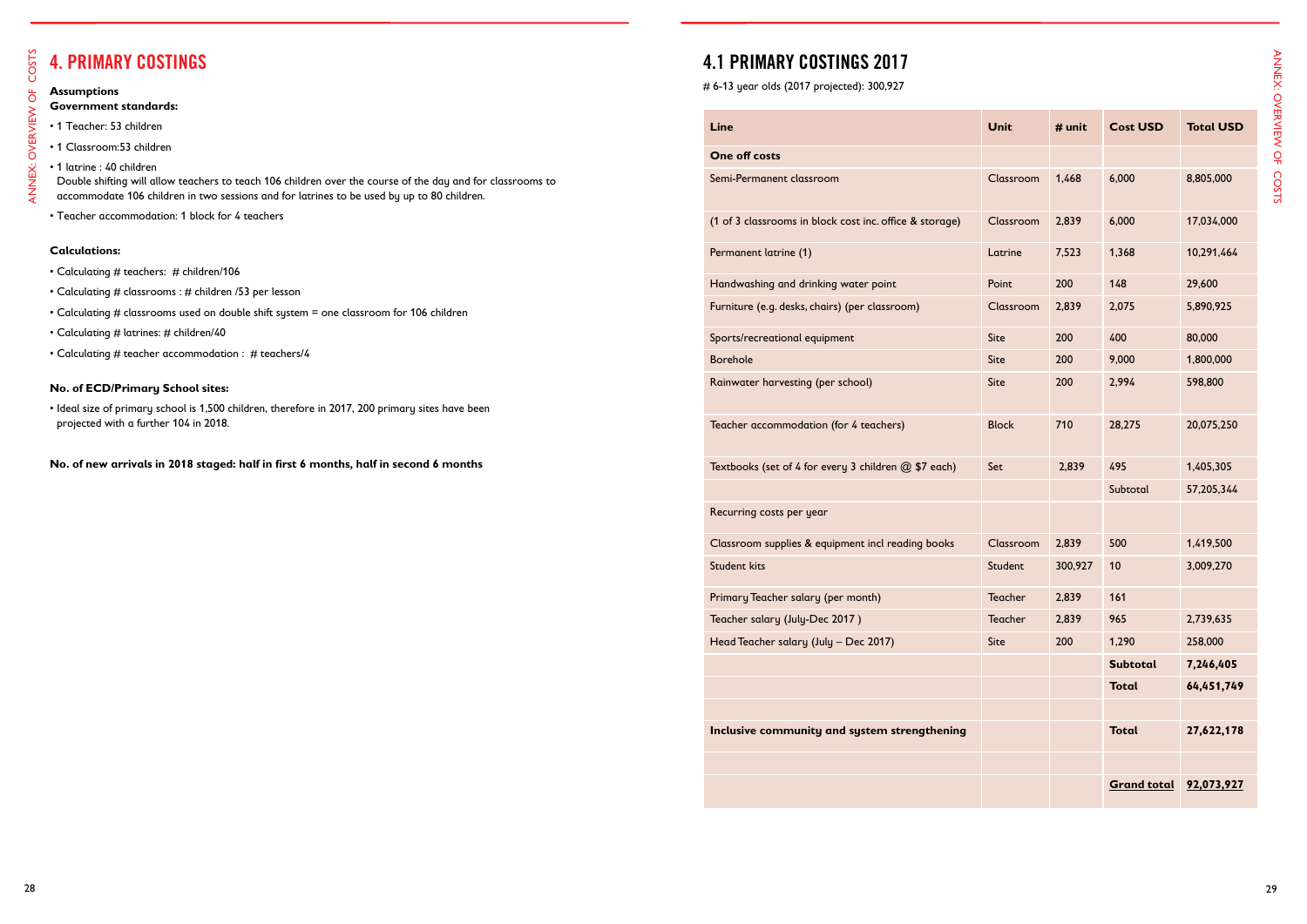## 4.2 PRIMARY COSTINGS 2018

Total 2018 new arrivals (155,559) plus (300,927) total in 2017 = 456,486

| Line                                                                                   | <b>Unit</b>     | # unit  | <b>Cost USD</b> | <b>Total USD</b> | <b>Line</b>                                                                  | Unit      | # unit                  | <b>Cost USD</b>                                   | <b>Total USD</b> |
|----------------------------------------------------------------------------------------|-----------------|---------|-----------------|------------------|------------------------------------------------------------------------------|-----------|-------------------------|---------------------------------------------------|------------------|
| One off costs                                                                          |                 |         |                 |                  | Recurring costs per year for all children                                    |           |                         |                                                   |                  |
| Semi-Permanent classroom<br>(1 of 3 classrooms in block cost inc.<br>office & storage) | Classroom       | 1,468   | 6,000           | 8,805,000        | Classroom supplies and equipment incl reading<br>books                       | Classroom | 4,307                   | 500                                               | 2,153,500        |
| Permanent latrine (1)                                                                  | Latrine         | 3,889   | 1,368           | 5,320,152        | Student kits                                                                 | Students  | 456,486                 | 10                                                | 4,564,860        |
| Handwashing and drinking water point                                                   | Site            | 104     | 148             | 15,392           | Teacher salary (per teacher for 12 months)                                   | Teacher   | 4,307                   | 1,932                                             | 8,321,124        |
| Furniture (e.g. desks, chairs) (per classroom)                                         | Classroom       | 1,468   | 2,075           | 6,090,125        | Headteacher salary (12 months)                                               | Site      | 304                     | 2,580                                             | 784,320          |
| Sports/recreational equipment                                                          | Site            | 104     | 400             | 41,600           |                                                                              |           |                         | Total                                             | 15,039,484       |
| Borehole                                                                               | Site            | 104     | 9,000           | 936,000          |                                                                              |           |                         |                                                   |                  |
| Rainwater harvesting (per school)                                                      | Site            | 104     | 2,994           | 311,376          | Inclusive community and system strengthening                                 |           |                         | Total                                             | 6,445,493        |
| Teacher accommodation (for 4 teachers)                                                 | <b>Blocks</b>   | 734     | 28,275          | 20,753,850       |                                                                              |           |                         |                                                   |                  |
| Textbooks (set of 4 for every 3 children @ \$7<br>each)                                | Classroom       | 1,468   | 495             | 726,660          |                                                                              |           |                         | <b>Grand Total</b>                                | 21,484,977       |
|                                                                                        |                 |         | <b>Subtotal</b> | 42,273,495       |                                                                              |           |                         |                                                   |                  |
| <b>Recurring costs per year for new arrivals</b>                                       |                 |         |                 |                  | NB. Assume same figures for 2019 & 2020                                      |           |                         |                                                   |                  |
|                                                                                        |                 |         |                 |                  |                                                                              |           |                         |                                                   |                  |
| Classroom supplies and equipment incl reading<br>books                                 | Classroom       | 1,468   | 500             | 734,000          |                                                                              |           |                         |                                                   |                  |
| Student kits                                                                           | Student         | 155,559 | 10              | 1,555,590        | 4.4 PRIMARY TOTAL COSTING 2017-2020                                          |           |                         |                                                   |                  |
| Teacher salary (Jan-June)                                                              | Teacher         | 367     | 966             | 354522           | 456,486 total children (2017 +2018) assuming no new arrivals in 2019 or 2020 |           |                         |                                                   |                  |
| Teacher salary (July-Dec)                                                              | Teacher         | 734     | 966             | 709044           |                                                                              |           |                         |                                                   |                  |
| Head Teacher Salary (Per Year)                                                         | Headteacher 104 |         | 2,580           | 268,320          | Year<br>Cost (USD)                                                           |           | <b>Notes</b>            |                                                   |                  |
|                                                                                        |                 |         | Subtotal        | 3,621,476        | 2017<br>92,073,927                                                           |           | 2017 projected arrivals | Majority for one-off costs for current refugees & |                  |
| Recurring costs per year for 2017 enrolment                                            |                 |         |                 |                  | 2018<br>80,463,841                                                           |           |                         | Majority for one of costs for projected 2018      |                  |
| Classroom supplies and equipment incl reading<br>books                                 | Classroom       | 2,839   | 500             | 1,419,500        |                                                                              |           | arrivals                |                                                   |                  |
| <b>Student kits</b>                                                                    | Student         | 300,927 | 10              | 3,009,270        | 2019<br>21,484,977                                                           |           |                         | Recurring costs with no new arrivals              |                  |
| Teacher salary (12 months)                                                             | Teacher         | 2,839   | 1,932           | 5,484,948        | 2020<br>21,484,977                                                           |           |                         | Recurring costs with no new arrivals              |                  |
| Head Teacher Salary (12 months)                                                        | Headteacher     | 200     | 2,580           | 516,000          | <b>Grand Total</b>                                                           |           |                         |                                                   |                  |
|                                                                                        |                 |         | <b>Subtotal</b> | 10,429,718       | 215,507,722                                                                  |           |                         |                                                   |                  |
|                                                                                        |                 |         | <b>Total</b>    | 56,324,689       |                                                                              |           |                         |                                                   |                  |
| Inclusive community and system strengthening                                           |                 |         | <b>Total</b>    | 24,139,152       |                                                                              |           |                         |                                                   |                  |

## 4.3 PRIMARY COSTINGS 2019 & 2020

456,486 total children (2017 +2018) assuming no new arrivals in 2019 or 2020

| <b>Line</b>                                            | <b>Unit</b>     | $#$ unit | <b>Cost USD</b>    | <b>Total USD</b> |
|--------------------------------------------------------|-----------------|----------|--------------------|------------------|
| Recurring costs per year for all children              |                 |          |                    |                  |
| Classroom supplies and equipment incl reading<br>books | Classroom       | 4,307    | 500                | 2,153,500        |
| <b>Student kits</b>                                    | <b>Students</b> | 456,486  | 10                 | 4,564,860        |
| Teacher salary (per teacher for 12 months)             | <b>Teacher</b>  | 4,307    | 1,932              | 8,321,124        |
| Headteacher salary (12 months)                         | <b>Site</b>     | 304      | 2,580              | 784,320          |
|                                                        |                 |          | Total              | 15,039,484       |
|                                                        |                 |          |                    |                  |
| Inclusive community and system strengthening           |                 |          | Total              | 6,445,493        |
|                                                        |                 |          |                    |                  |
|                                                        |                 |          | <b>Grand Total</b> | 21,484,977       |

## 4.4 PRIMARY TOTAL COSTING 2017-2020

| <b>Notes</b>                                                                 |
|------------------------------------------------------------------------------|
| Majority for one-off costs for current refugees &<br>2017 projected arrivals |
| Majority for one of costs for projected 2018<br>arrivals                     |
| Recurring costs with no new arrivals                                         |
| Recurring costs with no new arrivals                                         |
|                                                                              |

| Year               | Cost (USD)  | <b>Notes</b>                                                                 |
|--------------------|-------------|------------------------------------------------------------------------------|
| 2017               | 92,073,927  | Majority for one-off costs for current refugees &<br>2017 projected arrivals |
| 2018               | 80,463,841  | Majority for one of costs for projected 2018<br>arrivals                     |
| 2019               | 21,484,977  | Recurring costs with no new arrivals                                         |
| 2020               | 21,484,977  | Recurring costs with no new arrivals                                         |
| <b>Grand Total</b> | 215,507,722 |                                                                              |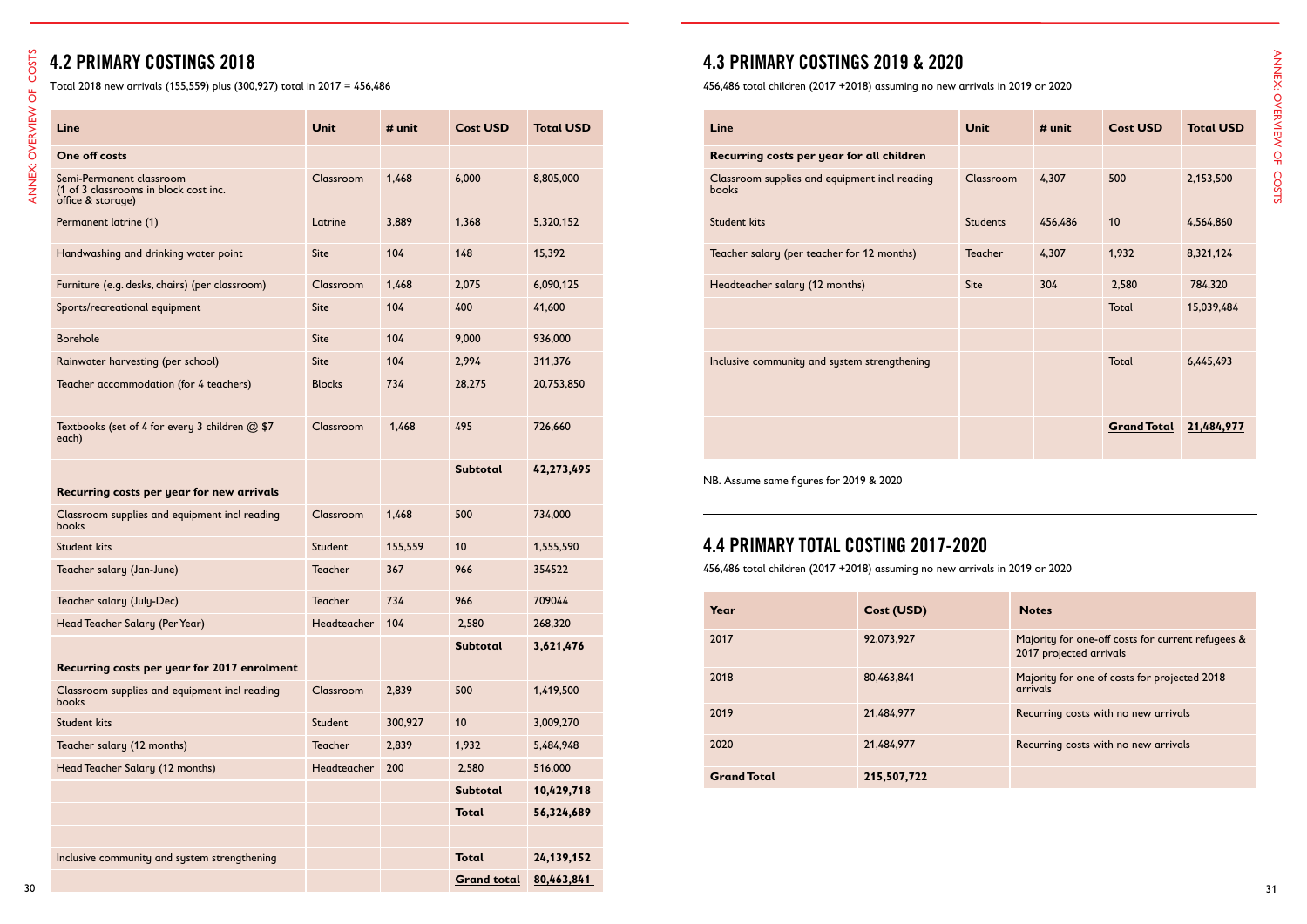# COSTS ANNEX: OVERVIEW OF COSTS**OVERVIEW OF** ANNEX:

### 5. SECONDARY COSTINGS

#### **Assumptions**

- **Government standards used:**
- 1 Teacher: 53 children
- 1 Classroom:53 children
- 1 latrine : 40 children (Sphere standard)
- Teacher accommodation: 1 block for 4 teachers
- 15 subjects taught

#### **Calculations:**

- Calculating # teachers: # children/53
- Calculating # classrooms: # children /53 per lesson
- Calculating # classrooms used on double shift system = one classroom for 106 children
- Calculating # latrines: # children/40
- Calculating # teacher accommodation: # teachers/4

#### **No. of Secondary School sites:**

• Ideal size of secondary school is 1,000 children

# 5.1 SECONDARY ONE OFF COSTINGS 2017

# 14-17 year olds (2017 projected): 143,959

| Line                                                                                  | Unit            | $#$ unit | <b>Cost USD</b> | <b>Total USD</b> |
|---------------------------------------------------------------------------------------|-----------------|----------|-----------------|------------------|
| <b>One off costs</b>                                                                  |                 |          |                 |                  |
| Semi-Permanent classroom (1 of 3 classrooms in<br>block cost inc. office and storage) | Classrooms      | 1,368    | 6,000           | 8,208,000        |
| Laboratories                                                                          | Laboratory      | 432      | 8,000           | 3,456,000        |
| Library and computer room block                                                       | Library block   | 144      | 12,000          | 1,728,000        |
| Teacher accommodation                                                                 | <b>Block</b>    | 792      | 28,275          | 22,393,800       |
| <b>Permanent latrine</b>                                                              | <b>Stances</b>  | 1,800    | 1,368           | 2,462,400        |
| Permanent laterine for teachers                                                       | <b>Stances</b>  | 144      | 1,368           | 196,992          |
| Administration block and staffroom                                                    | <b>Block</b>    | 72       | 16,000          | 1,152,000        |
| Hand washing and drinking water point                                                 | Point           | 216      | 148             | 31,968           |
| <b>Rainwater harvesting</b>                                                           | <b>Site</b>     | 72       | 2,994           | 215,568          |
| Clear and set up play/ sports ground infrastructure                                   | Site            | 72       | 10,000          | 720,000          |
| <b>Borehole</b>                                                                       | <b>Borehole</b> | 72       | 9,000           | 648,000          |
| Installation of solar power for computer room<br>and teacher's accomodation           | <b>Site</b>     | 72       | 51,595          | 3,714,840        |
| Furniture (desks/tables, chairs, stools, shelves)                                     |                 | 41,040   | 94              | 3,852,360        |
| Students' Text books (all classes)                                                    | Piece/ book     | 72,000   | 10              | 699,029          |
| Teachers' referal material ( curriculum books,<br>teachers guide)                     | lumpsum         | 72       | 4,161           | 299,584          |
| Lab equipment                                                                         | lumpsum         | 72       | 2,774           | 199,723          |
| <b>Exam printing Machine</b>                                                          | lumpsum         | 72       | 5,548           | 399,445          |
| <b>Desktop Computers</b>                                                              |                 | 3,600    | 416             | 1,497,920        |
|                                                                                       |                 |          | <b>Subtotal</b> | 51,875,629       |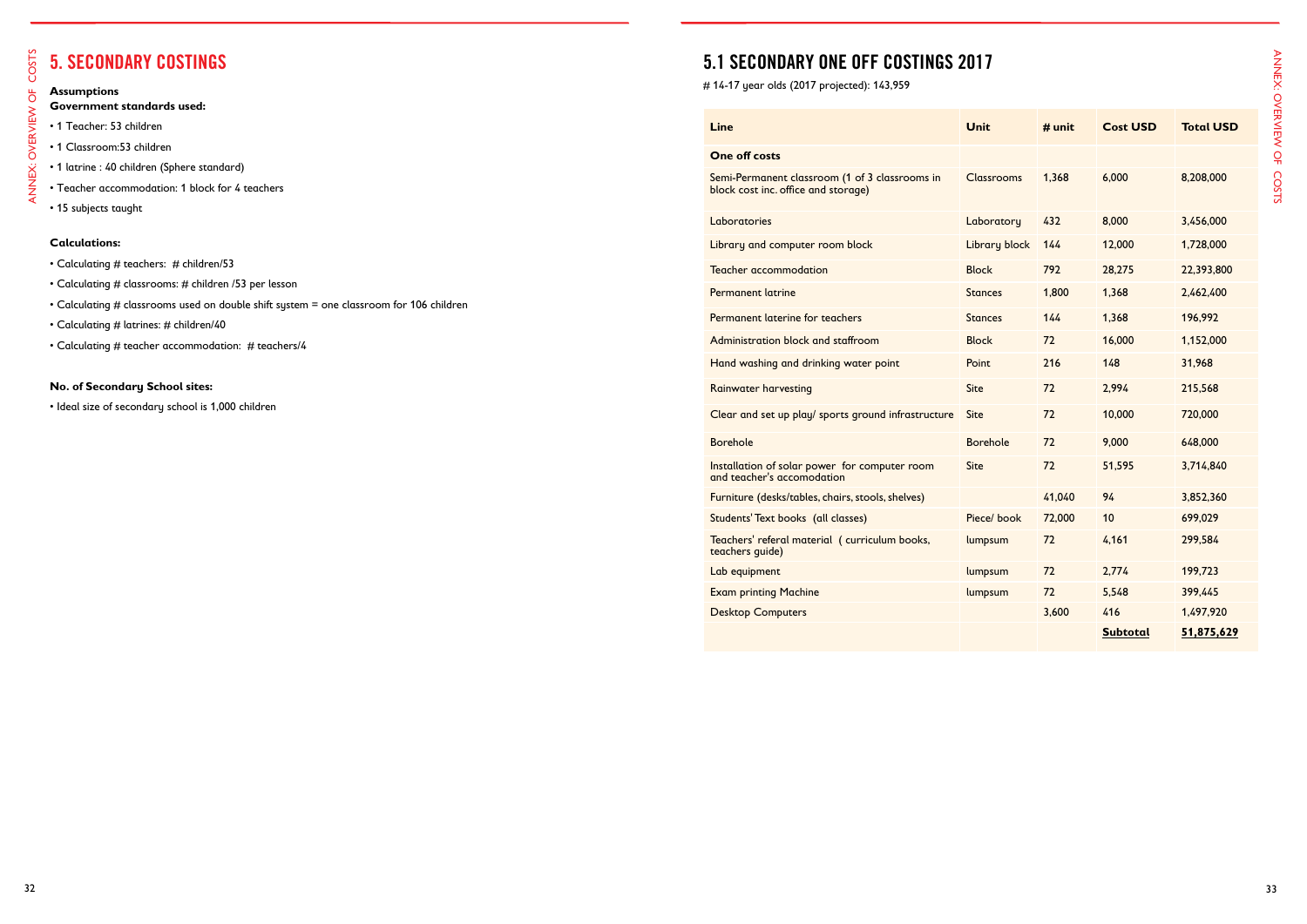# 5.1.2 SECONDARY RECURRENT & TOTAL COSTINGS 2017

# 14-17 year olds (2017 projected): 143,959

| <b>Line</b>                                                     | <b>Unit</b> | # unit | <b>Cost USD</b>    | <b>Total USD</b> |
|-----------------------------------------------------------------|-------------|--------|--------------------|------------------|
| <b>Recurring costs per year</b>                                 |             |        |                    |                  |
| Head teacher (1 *12 months)                                     | months      | 864    | 414                | 357,487          |
| Deputy                                                          | months      | 864    | 303                | 261,455          |
| 40 teachers to cover 15 subjects and 2 streams per<br>class     | months      | 34,560 | 215                | 7,421,619        |
| Non teaching staff (lab technician, librarian, school<br>nurse) | months      | 2,592  | 130                | 336,096          |
| Other costs (sports equipment, exams, stationary<br>$etc.$ )    |             | 74,016 | 37                 | 2,759,616        |
|                                                                 |             |        | <b>Subtotal</b>    | 11,136,273       |
|                                                                 |             |        |                    |                  |
| <b>Total costs (One off + recurring + other)</b>                |             |        |                    | 63,011,902       |
|                                                                 |             |        |                    |                  |
| <b>Inclusive community and system</b><br>strengthening          |             |        | <b>Total</b>       | 27,005,101       |
|                                                                 |             |        | <b>Grand total</b> | 90,017,003       |

# 5.2 SECONDARY COSTINGS 2018

# additional arrivals aged 14-17 year olds in 2018: 74,460

| <b>Line</b>                                                                           | <b>Unit</b>       | $#$ unit | <b>Cost USD</b> | <b>Total USD</b> |
|---------------------------------------------------------------------------------------|-------------------|----------|-----------------|------------------|
| <b>One off costs</b>                                                                  |                   |          |                 |                  |
| Semi-Permanent classroom (1 of 3 classrooms in<br>block cost inc. office and storage) | <b>Classrooms</b> | 713      | 6,000           | 4,275,000        |
| Laboratories                                                                          | Laboratory        | 225      | 8,000           | 1,800,000        |
| Library and computer room block                                                       | Library<br>block  | 75       | 12,000          | 900,000          |
| <b>Teacher accommodation</b>                                                          | <b>Block</b>      | 413      | 28,275          | 11,663,438       |
| <b>Permanent latrine</b>                                                              | <b>Stances</b>    | 938      | 1,368           | 1,282,500        |
| Permanent laterine for teachers                                                       | <b>Stances</b>    | 75       | 1,368           | 102,600          |
| Administration block and staffroom                                                    | <b>Block</b>      | 38       | 16,000          | 600,000          |
| Hand washing and drinking water point                                                 | Point             | 113      | 148             | 16,650           |
| <b>Rainwater harvesting</b>                                                           | <b>Site</b>       | 38       | 2,994           | 112,275          |
| Clear and set up play/ sports ground<br>infrastructure                                | Site              | 38       | 10,000          | 375,000          |
| <b>Borehole</b>                                                                       | <b>Borehole</b>   | 38       | 9,000           | 337,500          |
| Installation of solar power for computer room<br>and tecaher's accomodation           | <b>Site</b>       | 38       | 51,595          | 1,934,813        |
| Furniture (desks/tables, chairs, stools, shelves)                                     |                   | 21,375   | 94              | 2,006,438        |
| Students' Text books (all classes)                                                    | Piece/ book       | 37,500   | 10              | 364,078          |
| Teachers' referal material<br>(curriculum books, teachers guide)                      | lumpsum           | 38       | 4,161           | 156,033          |
| Lab equipment                                                                         | lumpsum           | 38       | 2,774           | 104,022          |
| <b>Exam printing Machine</b>                                                          | lumpsum           | 38       | 5,548           | 208,044          |
| <b>Desktop Computers</b>                                                              |                   | 1,875    | 416             | 780,166          |
|                                                                                       |                   |          | <b>Subtotal</b> | 27,018,557       |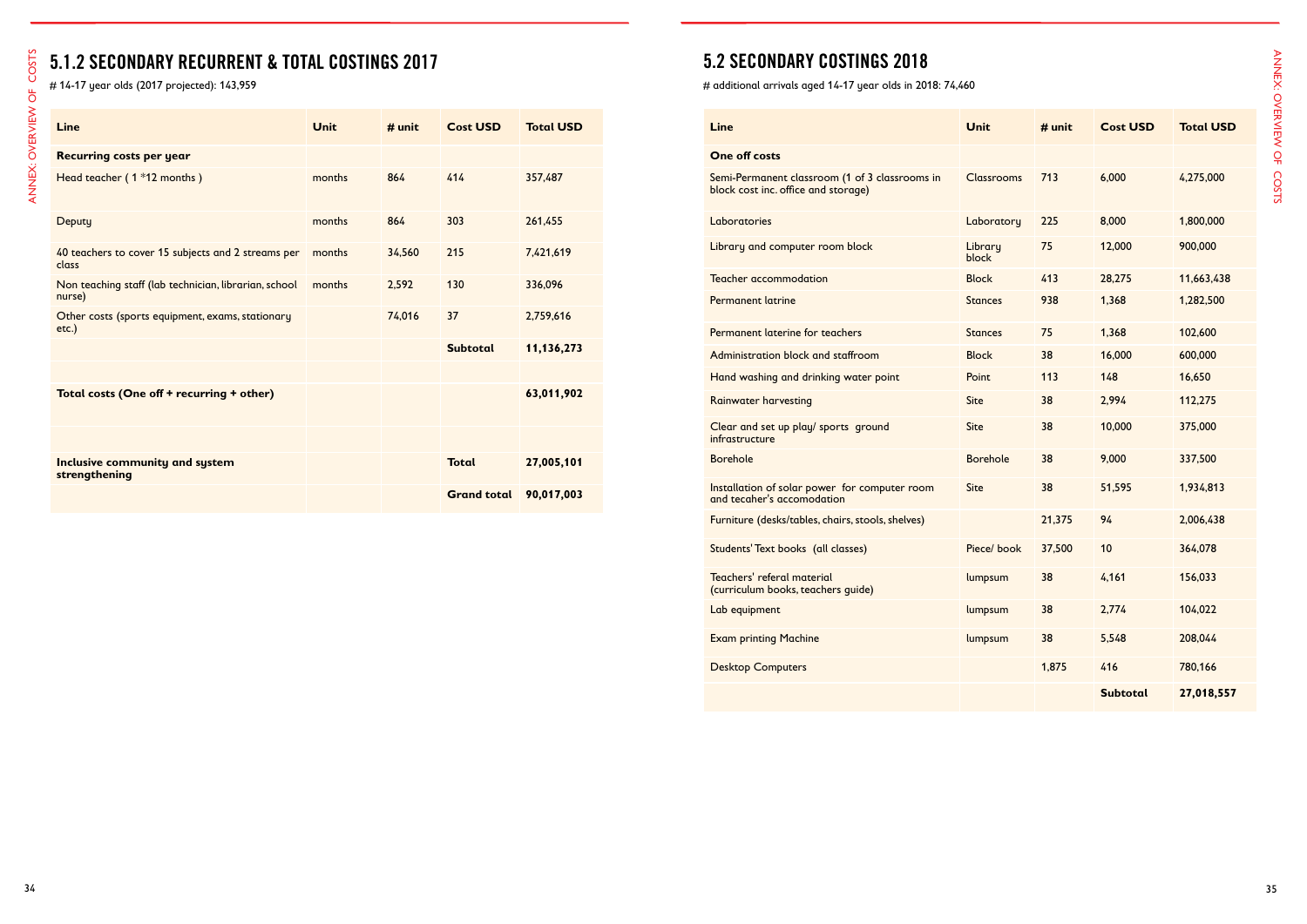## 5.2.1 SECONDARY RECURRENT & TOTAL COSTINGS 2018

# 14-17 year olds (2018 projected): 143,959 + 74,460 new arrivals

| <b>Line</b>                                                            | <b>Unit</b> | $#$ unit | <b>Cost USD</b>    | <b>Total USD</b> |
|------------------------------------------------------------------------|-------------|----------|--------------------|------------------|
| <b>Recurring costs per year for new arrivals</b>                       |             |          |                    |                  |
| Head teacher $(1 * 12$ months)                                         | months      | 450      | 414                | 186,191          |
| Deputy                                                                 | months      | 450      | 303                | 136,174          |
| 40 teachers to cover 15 subjects and 2 streams per<br>class (Jan-Jun)  | months      | 4,500    | 215                | 966,357          |
| 40 teachers to cover 15 subjects and 2 streams per<br>class (July-Dec) | months      | 9,000    | 215                | 1,932,713        |
| Non teaching staff (lab technician, librarian, school<br>nurse)        | months      | 1,350    | 130                | 175,050          |
| Other costs (sports equipment, exams, stationary etc.)                 |             | 38,550   | 37                 | 1,437,300        |
|                                                                        |             |          | <b>Subtotal</b>    | 3,396,486        |
| <b>Recurring costs per year for 2017 enrolment</b>                     |             |          |                    |                  |
| Head teacher $(1 * 12$ months)                                         | months      | 864      | 414                | 357,487          |
| Deputy                                                                 | months      | 864      | 303                | 261,455          |
| 40 teachers to cover 15 subjects and 2 streams per<br>class            | months      | 34,560   | 215                | 7,421,619        |
| Non teaching staff (lab technician, librarian, school<br>nurse)        | months      | 2,592    | 130                | 336,096          |
| Other costs (sports equipment, exams, stationary etc.)                 |             | 74,016   | 37                 | 2,759,616        |
|                                                                        |             |          | <b>Subtotal</b>    | 11,136,273       |
| <b>Total recurring costs</b>                                           |             |          |                    | 15,970,059       |
|                                                                        |             |          |                    |                  |
| Total costs (One off + recurring + other)                              |             |          |                    | 42,988,615       |
|                                                                        |             |          |                    |                  |
| <b>Inclusive community and system strengthening</b>                    |             |          | <b>Total</b>       | 18,423,692       |
|                                                                        |             |          | <b>Grand total</b> | 61,412,308       |

## 5.3 SECONDARY COSTINGS 2019

219,319 total children aged 3-5 (2017+2018) assuming no new arrivals 2019 onwards

| Line                                                            | <b>Unit</b> | $#$ unit | <b>Cost USD</b>    | <b>Total USD</b> |
|-----------------------------------------------------------------|-------------|----------|--------------------|------------------|
| Head teacher (1 *12 months)                                     | months      | 1,314    | 414                | 543,679          |
| Deputy                                                          | months      | 1,314    | 303                | 397,630          |
| 40 teachers to cover 15 subjects and 2 streams per<br>class     | months      | 52,560   | 215                | 11,287,045       |
| Non teaching staff (lab technician, librarian, school<br>nurse) | months      | 3,942    | 130                | 511,146          |
| Total other cost (sports equipment, exams,<br>stationary etc.)  |             | 112,566  | 37                 | 4,196,916        |
| <b>Grand total recurrent costs</b>                              |             |          | <b>Subtotal</b>    | 16,936,415       |
|                                                                 |             |          |                    |                  |
| Inclusive community and system strength-<br>ening               |             |          | <b>Total</b>       | 7,258,464        |
|                                                                 |             |          | <b>Grand total</b> | 24,194,879       |

### 5.4 SECONDARY TOTAL COSTINGS 2017-2020

| Year               | Cost (USD)  | <b>Notes</b>                                                                   |
|--------------------|-------------|--------------------------------------------------------------------------------|
| 2017               | 90,017,003  | Majority for one-off costs for current refugees & 2017 pro-<br>jected arrivals |
| 2018               | 62,792,817  | Majority for one-off costs for projected 2018 arrivals                         |
| 2019               | 24,194,879  | Recurring costs with no new arrivals                                           |
| 2020               | 24,194,879  | Recurring costs with no new arrivals                                           |
| <b>Grand Total</b> | 201,199,578 |                                                                                |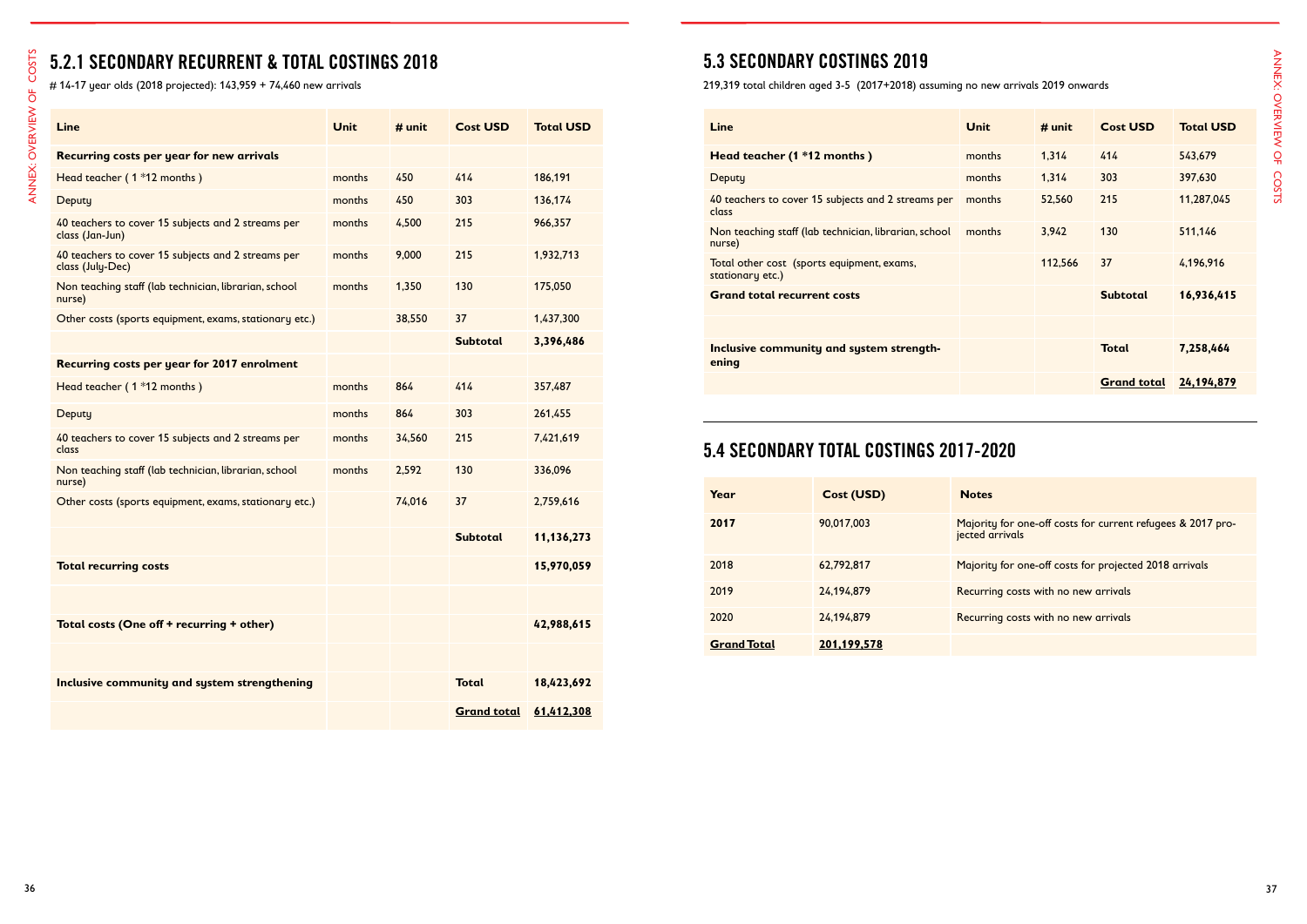### 6. SOUTH SUDANESE TEACHER RECRUITMENT & TRAINING INITIATIVE COSTS

|      | No. new<br>teachers | Total no.<br>teachers | Salary unit<br>cost | Total salary<br>cost | Teacher<br>training<br>unit cost | Total teacher<br>training cost | Total costs |
|------|---------------------|-----------------------|---------------------|----------------------|----------------------------------|--------------------------------|-------------|
| 2018 | 250                 | 250                   | 1,932               | 483,000              | 1,500                            | 375,000                        | 858,000     |
| 2019 | 250                 | 500                   | 1,932               | 966,000              | 1,500                            | 375,000                        | 1,341,000   |
| 2020 | 250                 | 750                   | 1,932               | 1,449,000            | 1,500                            | 375,000                        | 1,824,000   |
|      |                     |                       |                     |                      |                                  | <b>Total</b>                   | 4,023,000   |
|      |                     |                       |                     |                      |                                  |                                |             |
|      |                     |                       |                     |                      |                                  | <b>System</b><br>strengthening | 1,724,142   |
|      |                     |                       |                     |                      |                                  | <b>Grand total</b>             | 5,747,143   |

### 7. TOTAL PRE-PRIMARY, PRIMARY AND SECONDARY COSTINGS 2017-2020: (USD)

| ECCD:      | 43,052,337  |
|------------|-------------|
| Primary:   | 221,254,866 |
| Secondary: | 199.819.068 |
| Total:     | 464,061,985 |

# ACKNOWLEDGEMENTS

This report has been produced by Save the Children UK's Education Policy & Advocacy Team under the leadership of Joseph Nhan-O'Reilly with contributions from a range of colleagues from across Save the Children, including Mary Greer, Emma Wagner, Sebastien Hine and Amy Frost. A special thank you to Brechtje Van Lith Save the Children Uganda's Country Director and all her staff for their support of this initiative.

The costings in the report were informed by the work of a number of members of the refugee education sector working group in Uganda. We are particularly grateful to Windle Trust Uganda for their generous assistance.

A number of expert reviewers also gave invaluable feedback, for which we are very grateful.

We'd also like to acknowledge the outstanding efforts of our friends at Creative Co-op who yet again designed the report in record time.

Names in case studies have been changed to protect identities.

Published by Save the Children UK 1 St. Johns Lane London EC1M 4AR www.savethechildren.org.uk

- First published 2017 © Save the Children United Kingdom
- Registered charity number 213890
- This publication is copyright, but may be reproduced by any method without fee or prior permission for teaching purposes, but not for resale. For copying in any other circumstances, prior written permission must be obtained from the publisher, and a fee may be payable.
- Designed by creative.coop